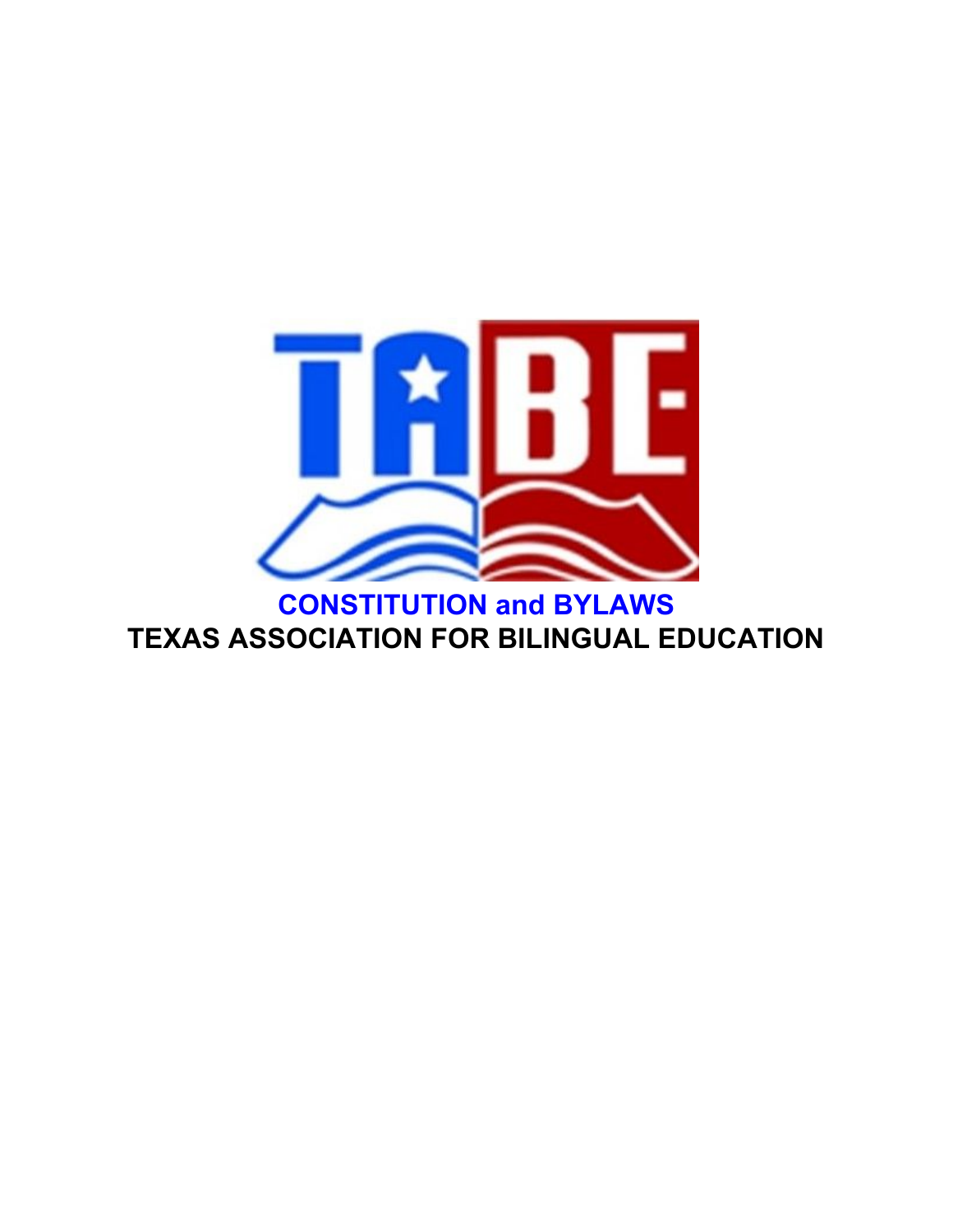# **BYLAWS**

# **RULE 1: HOUSE OF DELEGATES**

A. All voting members who have been properly certified to the House of Delegates shall wear the proper identification badges at all times (in order to be admitted) and during the House of Delegates meeting(s).

B. The order of business may be suspended by two-thirds (2/3) vote of the members present and voting.

C. Only certified voting delegates may present motions and/or vote.

D. Any member wishing to speak must rise, address the Chair, be acknowledged by the Chair, and give his/her name and the name of the affiliate of which he/she is a member, before being assigned the floor, whether speaking as an individual or as the representative of a group.

E. No member shall speak in debate more than twice to the same question during the same meeting, nor longer than five (5) minutes at one time, unless permission is granted by a majority vote of those members present.

F. All business items shall be in writing, signed by the maker and the individual who seconds the motion, and sent immediately to the Chair.

G. Previous question shall require a majority vote.

H. All items of new business shall be presented in writing to the Chair within one hour after the adoption of these Rules of Procedures and will be considered in the order presented.

I. All resolutions not in the Constitution Committee report shall be presented in writing to the Chair within one hour after the adoption of these Rules of Procedure and will be considered in the order presented.

J. Any rule herein provided may be suspended by two-thirds (2/3) vote of the members present and voting.

K. A member shall not speak for or against a motion and move to close debate on the same until he/she receives recognition from the Chair.

L. The sessions of the House of Delegates shall be conducted in accordance with provisions of this Constitution and Bylaws. Matters not specifically addressed in these documents shall be governed by *Robert's Rules of Order* (latest edition).

# **RULE 2: RESOLUTIONS**

Delegates, October 17, 2014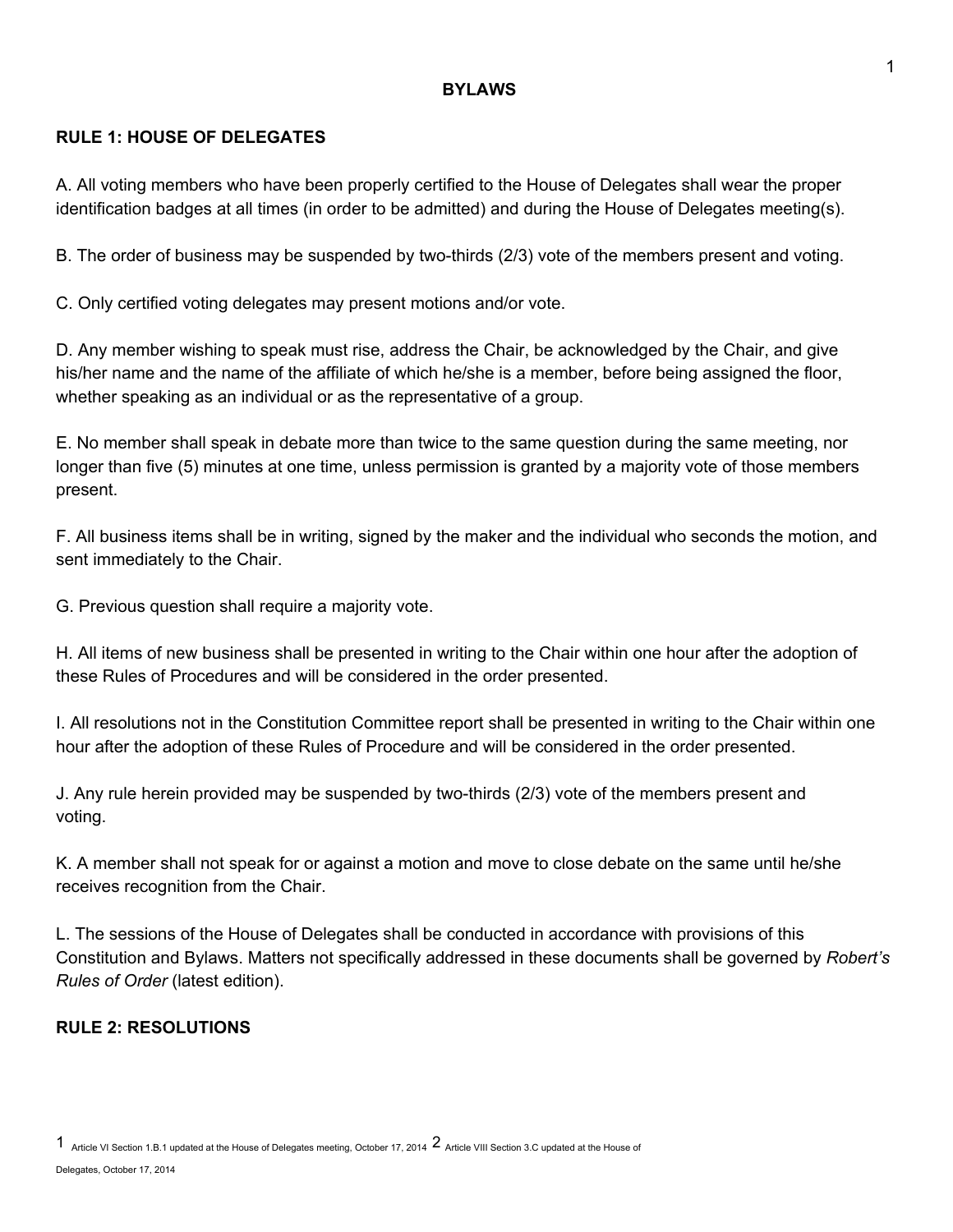A. Resolutions are firm decisions or positions taken by the association which have the approval of the House of Delegates. Resolutions may be submitted by any member of the association.

B. Resolutions submitted at least thirty (30) days before the annual conference will be printed in the agenda booklet of the House of Delegates

C. Resolutions may be presented in writing to the Chair at the House of Delegates meeting within one hour after the adoption of the Rules of Procedure, and they shall be considered at the subsequent House of Delegates meeting following Sections A and B of Rule 2 of the bylaws.

D. Resolutions adopted at the meeting of the House of Delegates shall require a majority vote.

E. Resolutions adopted by the House of Delegates shall be assigned to an appropriate committee by the President. It shall be the responsibility of the committee assigned to carry out directives of the House of Delegates adopted resolutions until their intent has been achieved or changed by a subsequent House of Delegates' action.

F. A committee chair and/or designee and the Secretary shall report to succeeding House of Delegates any action taken to achieve the purpose of the resolutions previously passed.

# **RULE 3: AFFILIATION**

An affiliate shall be chartered upon submission of the following to the Secretary and subsequent approval of the Executive Board:

A. a Constitution and/or bylaws in compliance with affiliate purpose and minimum standards;

- B. a list of current officers;
- C. a list of current members; and
- D. an initial affiliation fee.

# **RULE 4: CREATION OF NEW AFFILIATES**

In the event an affiliate is divided, the assets and delegate allocation will be divided on a per capita basis.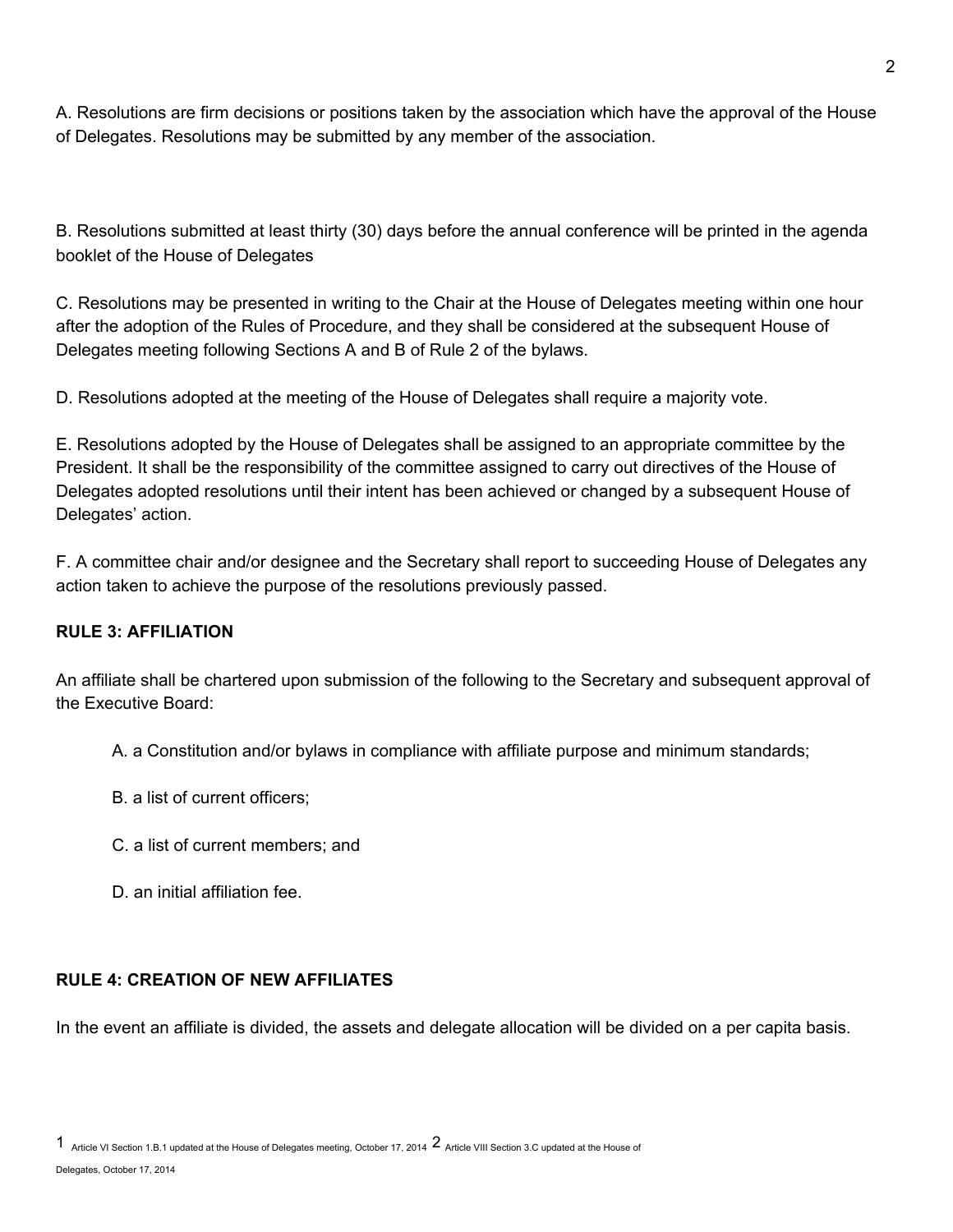# **RULE 5: NOMINATION AND ELECTION[1]**

A. Nominations for the office of President-Elect, Vice-President, Secretary, and Treasurer shall be filed with the Secretary no later than two weeks after the annual conference and the annual House of Delegates.

B. Announcement of those filing for the office shall be published fifteen (15) days prior to election in an every member publication.

C. The election shall be conducted electronically. Each member shall receive ballots by November 20<sup>th</sup>. The ballots shall be submitted no later than December 12<sup>th</sup>.

D. The Election Committee of the association appointed by the President shall certify the electronic results and shall report the results of the election to the President.

E. Any member or candidate may report campaign or election violations to the President in accordance to the guidelines established by the Executive Board.

F. The President shall announce the results after all election results have been tabulated and after all reported election violations have been properly reviewed and resolved.

G. In the event of a tie, or when two out of three candidates do not receive a simple majority, a run-off will be conducted between the two candidates who received the most votes using the same established procedures as the first balloting.

# **RULE 6: DEFINITIONS OF TERMS**

A. Open nomination procedure shall mean a procedure by which every eligible delegate shall have the opportunity to nominate any member who meets the requirements for the elective position, subject to any limitations required in the Constitution and Bylaws and/or any other reasonable restrictions which are uniformly imposed.

B. Secret ballot shall mean a procedure for voting in which the voter may mark the vote in secrecy. Election by secret ballot for each individual position shall mean that slate voting shall not be permitted.

C. One-person/one-vote principle shall mean a voting procedure by which the vote of each member has actual weight so that, in the elected governing body, each delegate represents approximately the same number of members as each and every other delegate.

[1] Bylaws Rule 5 updated at the House of Delegates, October 17, 2014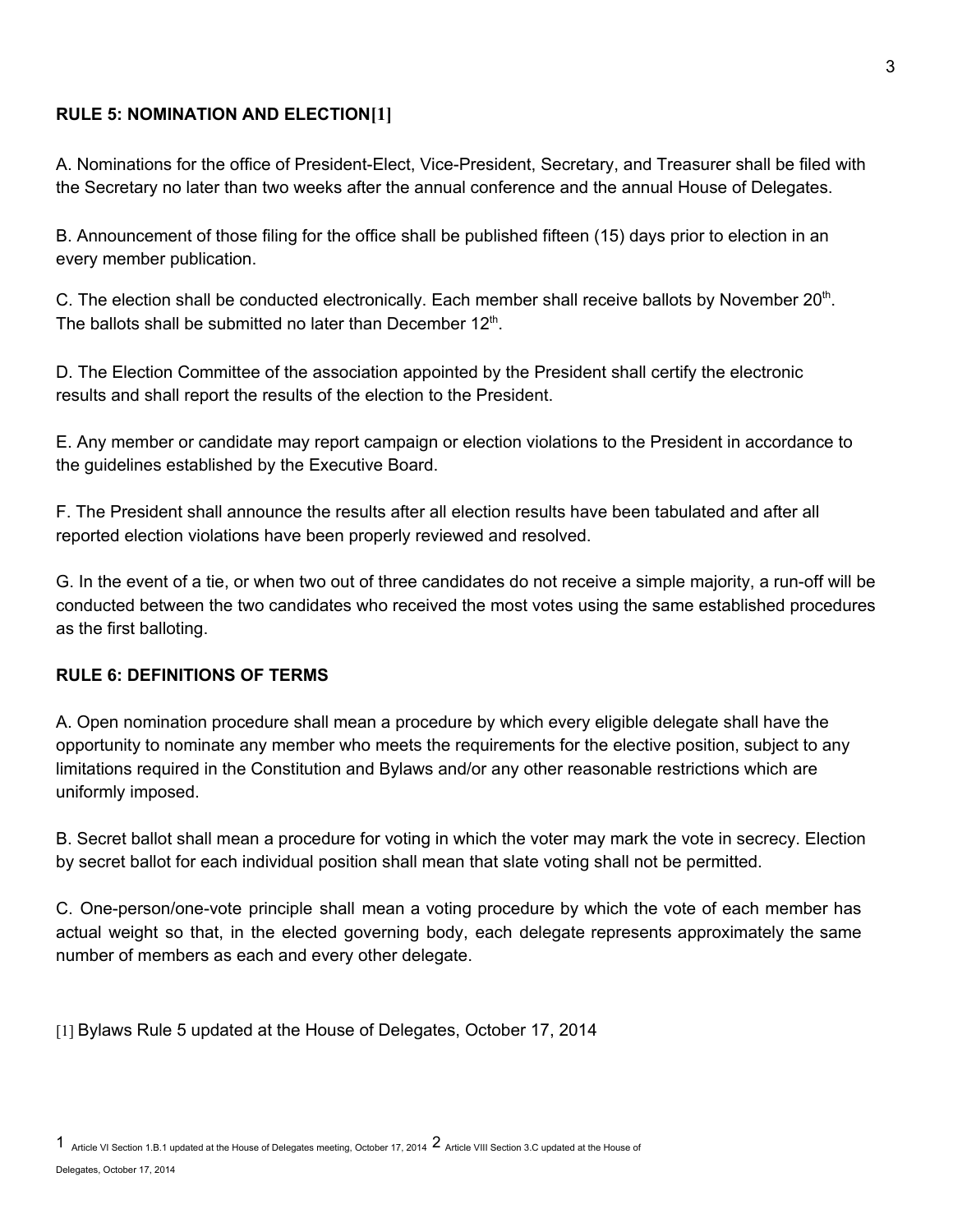# **ARTICLE I NAME**

The name of this organization shall be the Texas Association for Bilingual Education (TABE), hereinafter referred to as TABE or the Association.

### **ARTICLE II PURPOSE**

TABE has been organized to serve the following purposes:

A. to serve as a professional association for persons interested in the education of bilingual learners as specified by Article II Section B. Bilingual learners are defined as students who possess a native language other than English, regardless of instructional settings;

B. to serve exclusively for educational and charitable endeavors, including the distribution of funds to organizations which qualify as exempt organizations under section 501 c (3) of the Internal Revenue Code, or corresponding section of any future federal tax code;

C. to review and analyze the state of bilingual/bicultural education in Texas schools and exchange ideas and practices for more effective implementation as limited by Article II Section B;

D. to study legislation at the state and national levels affecting the educational needs of linguistically and culturally diverse children as limited by Article II Section B; and

E. to disseminate research, ideas, practices and information with policy-making bodies, such as the Texas Legislature, the State Board of Education, the Texas Education Agency, the United States Congress, and the United States Department of Education as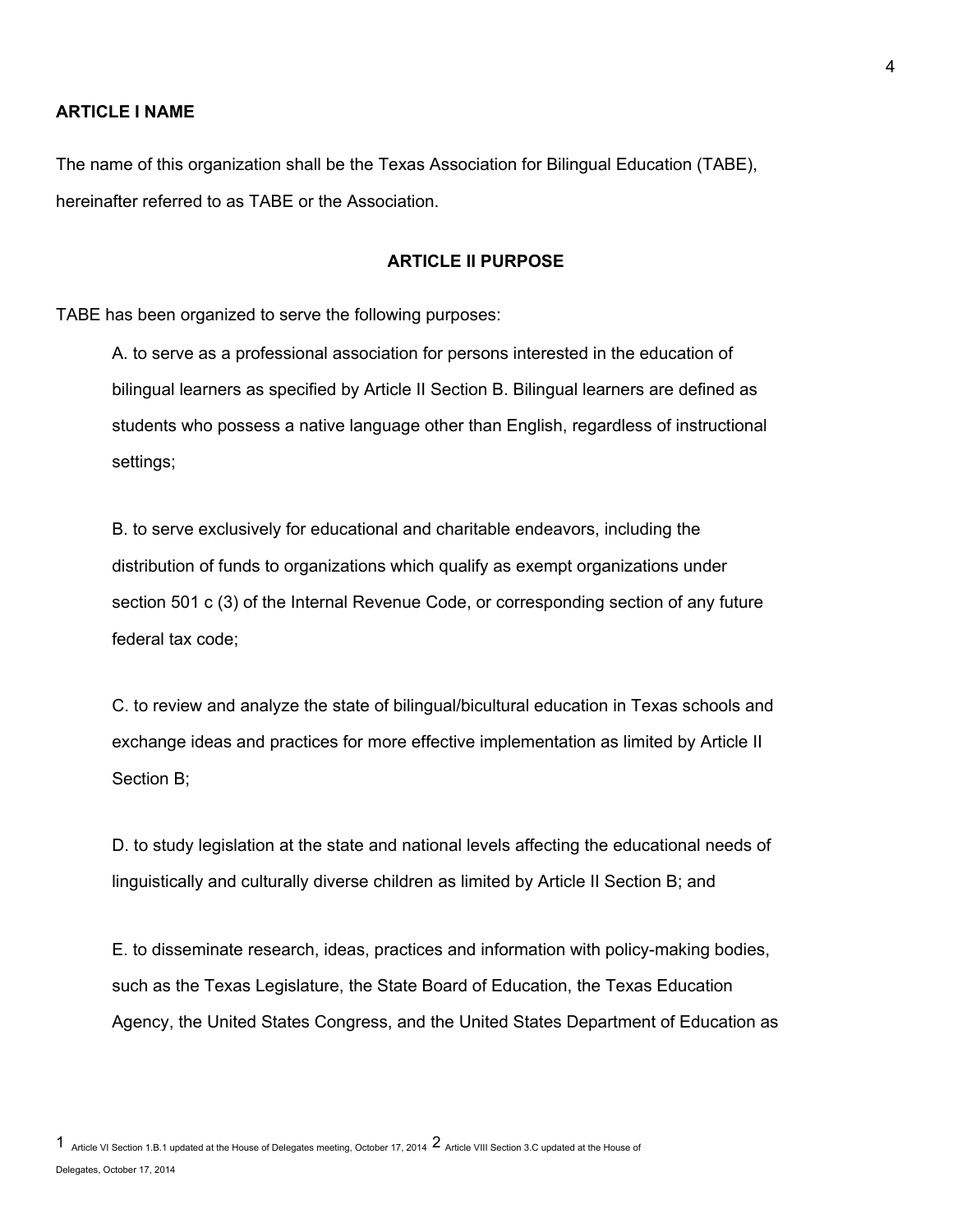limited by Article II Section B.

### **ARTICLE III MEMBERSHIP SECTION 1: ELIGIBILITY**

A. Membership shall be open to all persons interested in advancing the cause of Bilingual/Bicultural Education. All annual conference participants shall be granted a one (1) year automatic regular TABE membership and membership in the corresponding TABE affiliate with a paid conference registration fee. TABE's regular yearly membership will start on November 1st and end on October 31st.

B. Members shall support the goals and objectives of TABE and shall abide by this Constitution and bylaws.

C. Members shall maintain membership in their local TABE affiliate where available.

D. Members shall be encouraged to maintain membership in the National Association for Bilingual Education (NABE) and the Executive Board Members shall be required to maintain membership in NABE.

E. Membership shall not be denied on the basis of race, disability, color, creed, religion, gender age, sexual orientation, national origin, ancestry, citizenship, military status, or any other protected classification.

### **SECTION 2: CATEGORIES**

There shall be six (6) categories of membership: regular, student, parent, paraprofessional, lifetime and associate membership.

A. Regular members shall be current or former employees of public or private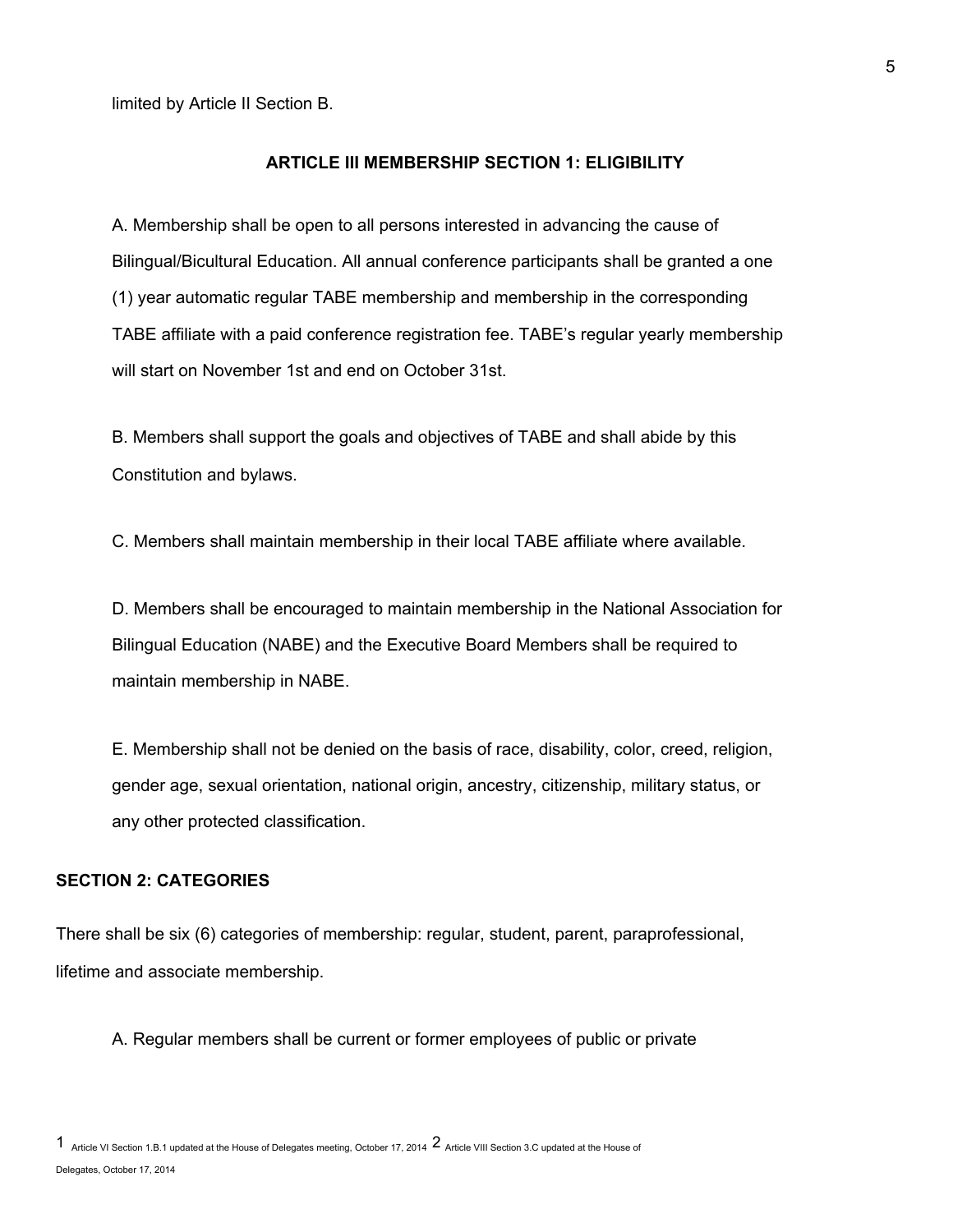educational institutions. Regular members shall be accorded full association rights, privileges, and responsibilities, including the right to vote on all association matters, run for elective positions, and hold office and/or positions of trust in the association.

B. Student members may be full-time undergraduate college or university students enrolled in a minimum of twelve (12) semester hours or graduate students enrolled in a minimum of nine (9) semester hours and may be an active member of a Bilingual Education Student Organization (BESO) affiliate. Student members shall be accorded full association rights, privileges, and responsibilities, including the right to vote on all association matters, run for elective positions, and hold office and/or positions of trust in the association.

C. Parent members shall be parents, family members, educational support personnel, and community supporters of bilingual education programs. Parent members shall be accorded full association rights, privileges, and responsibilities, including the right to vote on all association matters, run for elective positions, and hold office and/or positions of trust in the association.

D. Paraprofessional members shall be employees of private or public schools who work as support personnel such as, but not limited to, instructional aides, testing aides, & parent liaisons. Paraprofessional members shall be accorded full association rights, privileges, and responsibilities, including the right to vote on all association matters, run for elective positions, and hold office and/or positions of trust in the association.

E. Lifetime members are members who pay a lifetime membership of \$300.00, which entitles all such members to all privileges and services of the Association for life. Lifetime members shall be accorded full association rights, privileges, and responsibilities,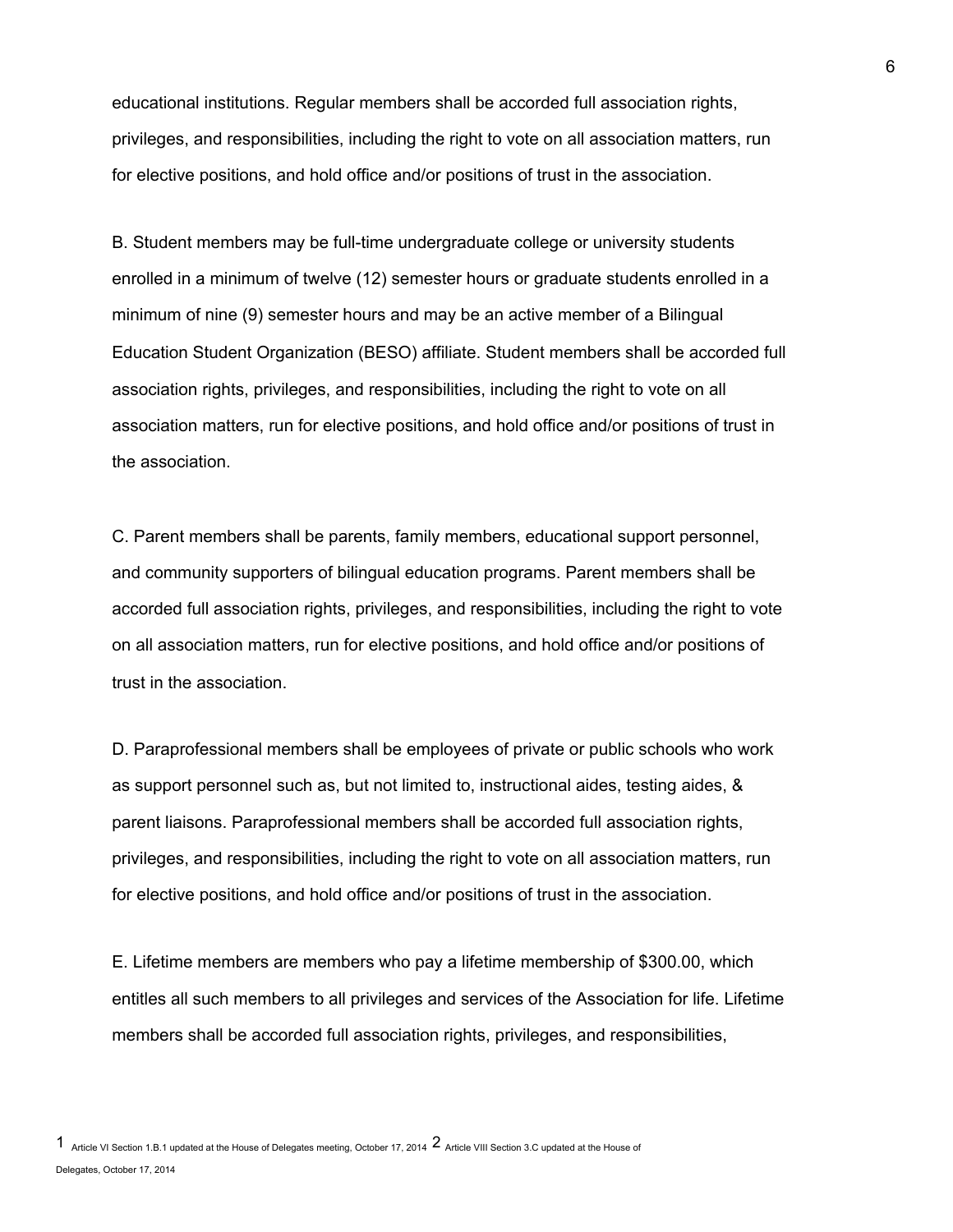including the right to vote on all association matters, run for elective positions, and hold office and/or positions of trust in the association.

F. Associate members shall be those former regular, student, patron, paraprofessional, and parent members who are not current with their membership fees. They will have the right to participate in all TABE events and receive relevant information from TABE. They shall not have voting privileges.

### **SECTION 3: DUES**

The membership dues for TABE will be set annually by the Executive Board upon recommendation by the House of Delegates.

# **SECTION 4: CENSURE, SUSPENSION, AND EXPULSION**

A member who fails to adhere to any of the conditions of membership shall be subject to censure, suspension, or expulsion according to due process procedures established in Article IX.

#### **ARTICLE IV**

### **AFFILIATE STRUCTURE**

### **SECTION 1: ORGANIZATION**

Affiliates shall be organized and have the same privileges and responsibilities, according to one of the following plans:

A. A **local affiliate** may be composed of teachers, instructional assistants, parents, school administrators, undergraduate/graduate students, former school employees, education service center personnel and any other individuals affiliated with an educational institution and may include more than one school district in the same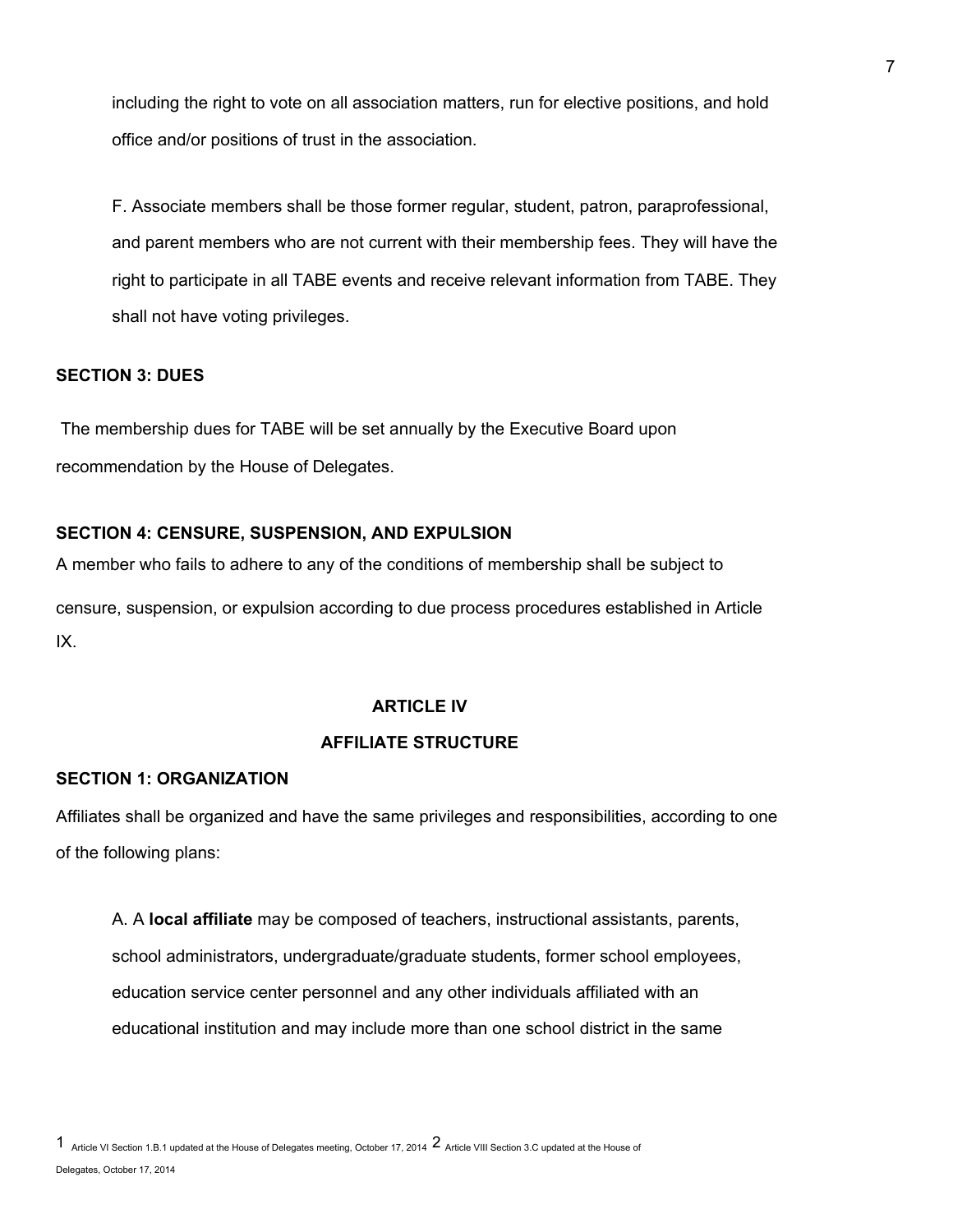geographical area.

B. A **student affiliate** consists of undergraduate college or university students enrolled in coursework, organized under BESO, sponsored and supervised at a University setting.

# **SECTION 2: PROCEDURES FOR AFFILIATION**

Annually, a local affiliate shall:

A. elect executive board officers (e.g., President, President-Elect, Vice-President, Secretary, and Treasurer); NOTE: the President may appoint, with Board approval, the following positions: Parliamentarian and Committee Chairs (e.g., Public Relations, Newsletter, etc.);

B. submit a Constitution to the Constitution Committee Chair/TABE office;

- C. submit an affiliation fee upon approval of the Constitution and/or bylaws; and
- D. receive a Charter of Affiliation annually from the TABE Executive Board.

## **SECTION 3: MINIMUM STANDARDS**

A local affiliate shall:

- A. adhere and promote the goals and missions of TABE.
- B. establish their own membership year;;
- C. guarantee open nominations and conduct all elections using secret ballots;
- D. apply the one-person/one-vote principle in elections;

E. provide for proportionate representation from the different segments of the membership on local committees;

F. guarantee due process to members in matters of censure, suspension, or expulsion,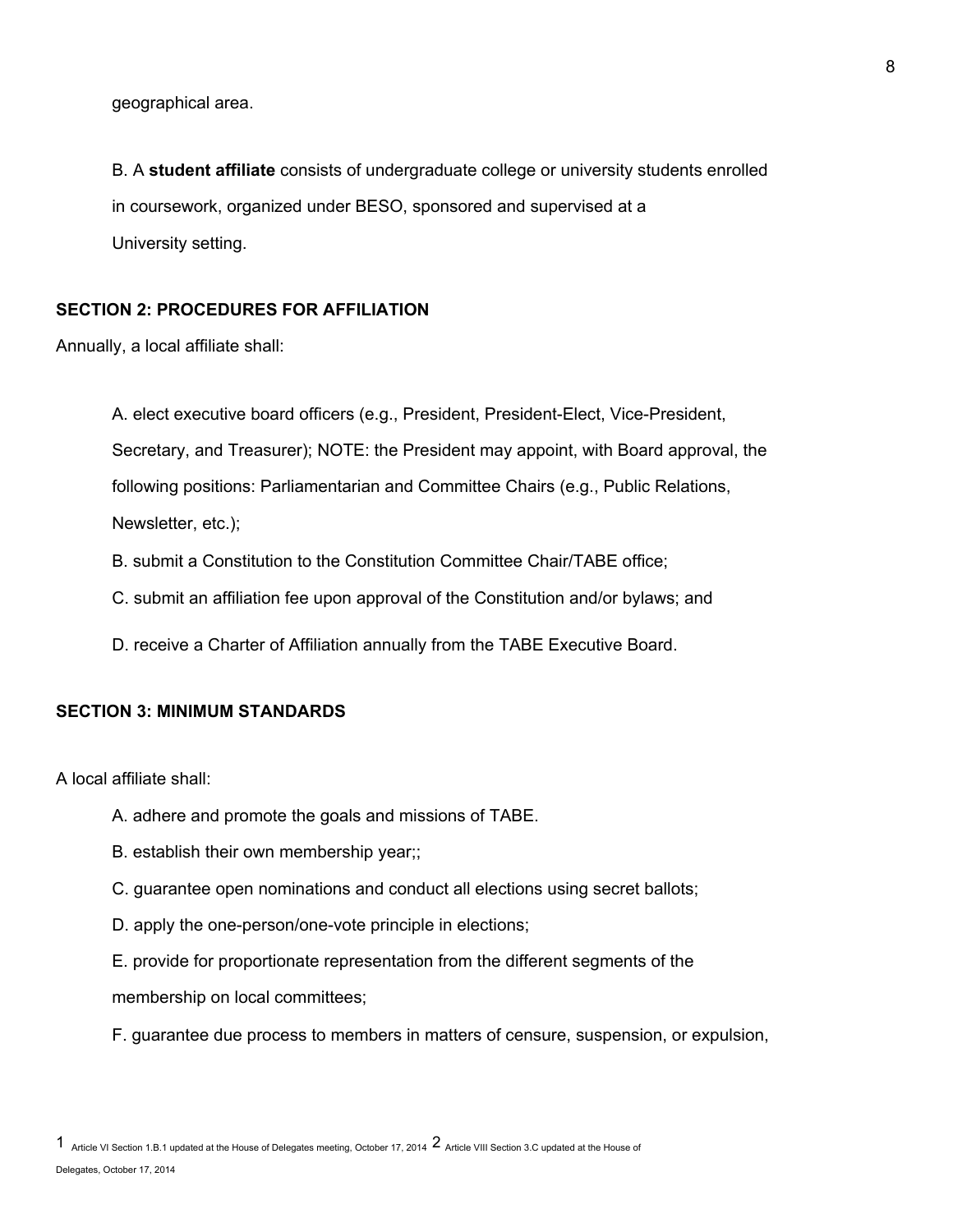and to officers in matters of impeachment and removal;

G. require all members to maintain membership in TABE and encourage membership in the National Association for Bilingual Education;

H. ensure that officers assume office following election;

I. conduct an internal yearly audit of financial transactions and submit a copy of the audit to the TABE office;

J. submit, by November 1st a list of officers, a copy of any changes to the Constitution and/or bylaws, and the annual affiliate fee; and

K. hold a minimum of three (3) board meetings and at least one (1) general meeting or representative meeting per year.

### **SECTION 4: RESPONSIBILITIES**

A local affiliate shall:

A. elect delegates to the TABE House of Delegates;

B. recruit members;

C. solicit and promote community and media support;

D. review/analyze issues impacting bilingual learners in Texas schools, foster cooperation and leadership development as well as exchange ideas and practices which enhance and support program effectiveness;

E. ensure opportunities for all members to express opinions, through the establishment of procedures that allow for due process (refer to Article IX);

F. disseminate research, ideas, best practices, and information impacting bilingual learners;

G. take any other action that is consistent with the purpose and philosophy of TABE;

H. participate in the Affiliate Meeting (s) convened by the TABE President; and

I. hold exclusive affiliation with TABE and not be an affiliate of another state or national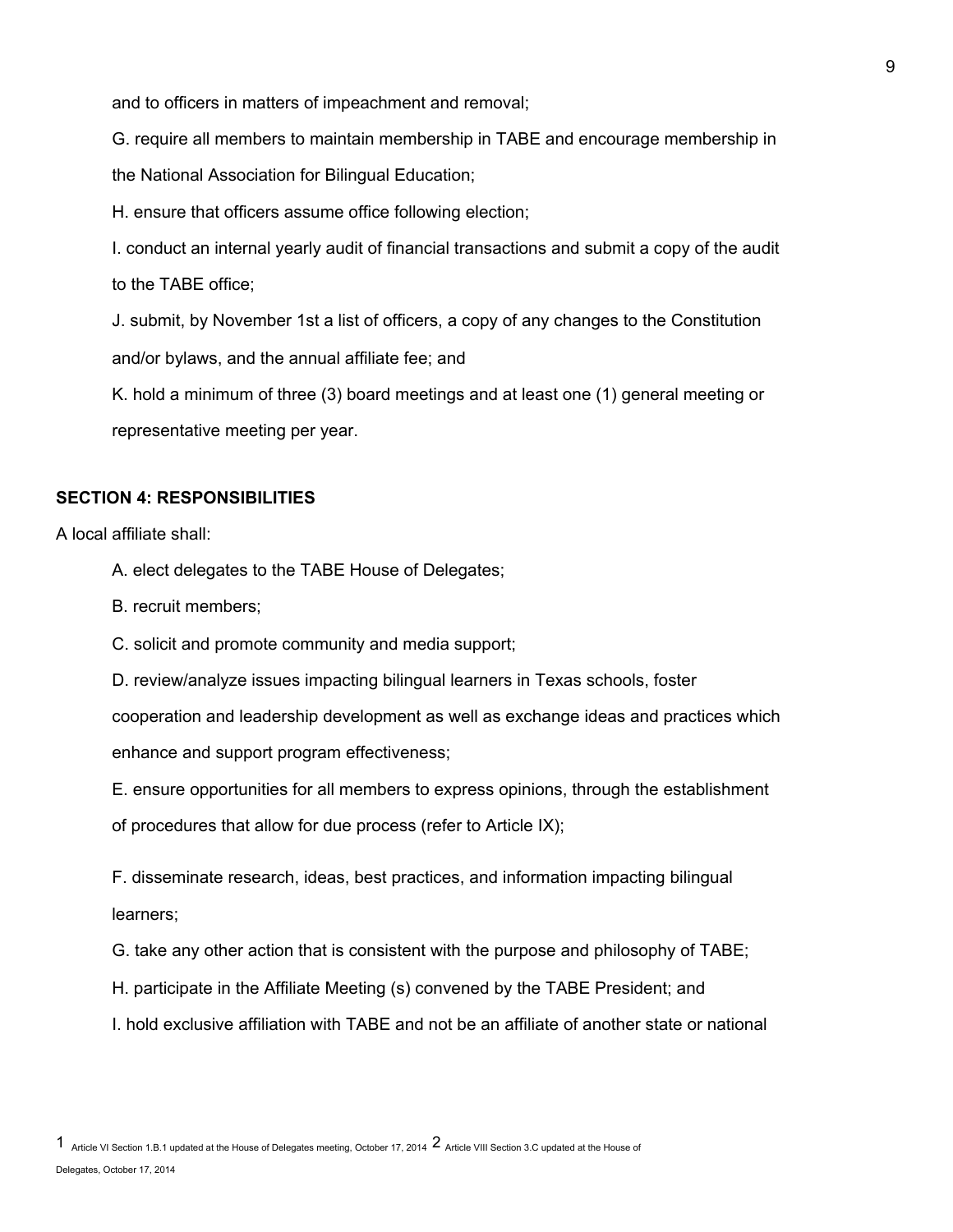organization.

#### **SECTION 5: DISAFFILIATION, DISSOLUTION, MERGER**

A. A local affiliate shall give notice to TABE (60) days prior to voting for disaffiliation, dissolution, or merger;

B. provisions shall be made for the satisfaction or assumption of all liabilities; any assets remaining after satisfaction or liabilities shall be transferred to TABE; and

C. no liabilities of local affiliates may be transferred to TABE.

# **ARTICLE V**

### **OFFICERS AND APPOINTED REPRESENTATIVES**

### **SECTION 1: OFFICERS**

The elected officers of this organization shall be a President, President-Elect, Vice President, Secretary, and Treasurer. The President will serve as Past President the year following his/her completed term as President and shall have the same privileges as an elected officer. The appointed officers of this organization shall be a Parliamentarian, a BESO Student Representative, a Parent Representative, a Bilingual/ESL Representative, and the Chairs of the Standing Committees (refer to Article V Section 5).

# **SECTION 2: QUALIFICATIONS**

All officers must be members of the Texas Association for Bilingual Education and the National Association for Bilingual Education throughout their term as officers.

### **SECTION 3: TERM OF OFFICE**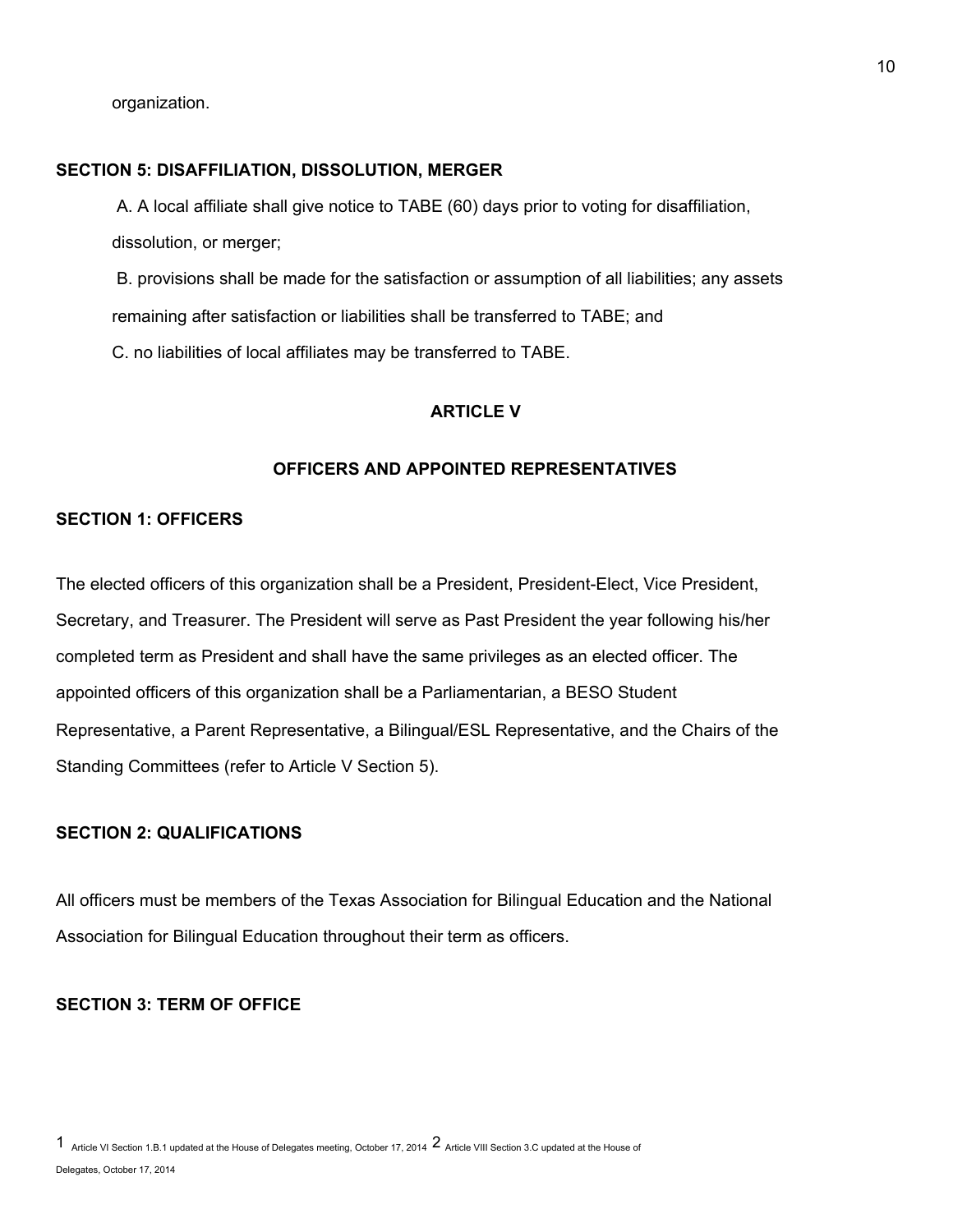A. The term of office for the President, Vice-President, Secretary, and Treasurer shall be two (2) year staggered terms. The President assumes the position of Past-President upon completion of the term as President.

B. The term of office for the President-Elect and Past-President shall be one (1) year.

C. Each officer, except President and President-Elect, may opt to file for re-election to one succeeding term.

D. The appointed chairs and parent and bilingual/ESL representatives shall serve a two (2) year staggered term. The BESO representative shall serve a one (1) year term. The Chairs and Representatives can be appointed to more than one year.

### **SECTION 4: NOMINATION AND ELECTION**

A. Eligible members seeing the office of President-Elect, Vice-President, Secretary, or Treasurer shall notify the TABE office in writing of their intent to run for office. A member may run for office when her/his membership in TABE for the previous year as well as current membership in the local affiliate has been verified by the TABE office. Nominations shall be received in the TABE office no later than two (2) weeks after the annual House of Delegates meeting.

B. The election of the President-Elect, Vice-President, Secretary, and Treasurer shall be by secret ballot.

C. In the event no candidate(s) file(s) for President, Vice-President, Secretary, and/or Treasurer, the House of Delegates shall nominate at least one candidate for each office listed above.

# **SECTION 5: DUTIES OF ELECTED OFFICERS**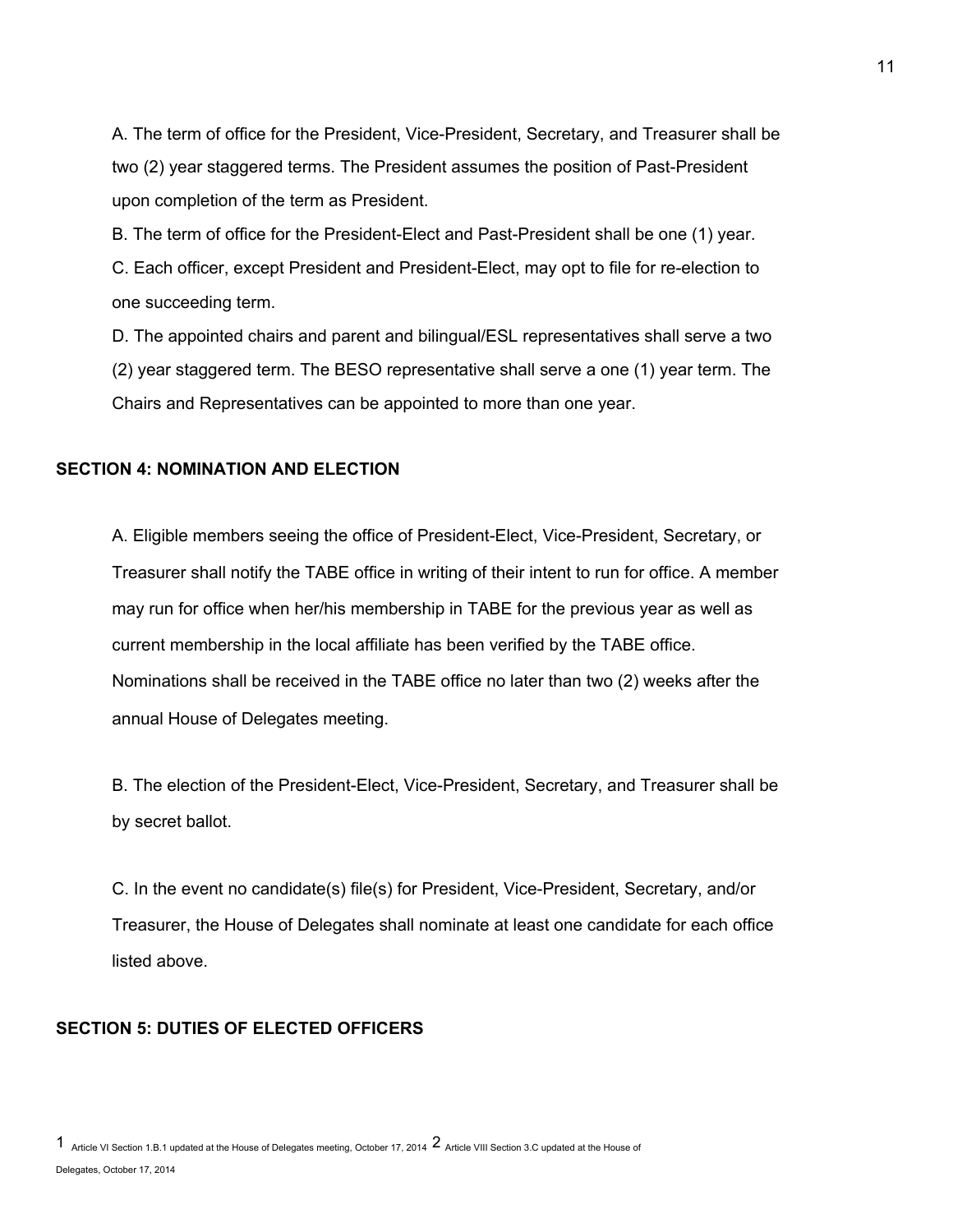A. The **President** shall call and conduct Executive Board meetings; presiding at the Annual House of Delegates Meeting; supervising the Executive Director with consultation and advice from TABE Executive Board Members; and representing the association to its members and the public. The President shall appoint the Parliamentarian, BESO Student Representative, Parent Representative, Bilingual/ESL Representative, the Higher Education Representative and the Chair for the Standing Committees, subject to approval by the elected officers prior to the first Executive Board meeting. The president shall be an ex-officio member of all committees and appoint a Chair for the following standing Committees:

- 1. Communications
	- a. Publications
	- b. Newsletter
	- c. Public Relations and Social Media
- 2. Instruction and Professional Development
- 3. Legislative

The President shall coordinate the development, maintenance and periodic revision of specific and clear procedures on how TABE affiliates may bid for the Annual Conference and for planning and coordination of the conference. The President shall be the Chair of the Annual TABE Conference and submit a written end-of-year term report to the House of Delegates at the annual conference.

B. The **Past-Presiden**t shall serve in an advisory capacity, have voting privileges, serve as a member of one of the major committees (as named by the President), and participate actively in the Executive Board meetings, sharing expertise to insure the successful and effective business of the Association. He or she will assist the President in identifying a timeline of events for his/her term of office and submit a written report to the House of Delegates at the Annual State conference and an end-of-term report to the President.

C. The **President-Elect** shall preside at the TABE Executive Board meetings in the absence of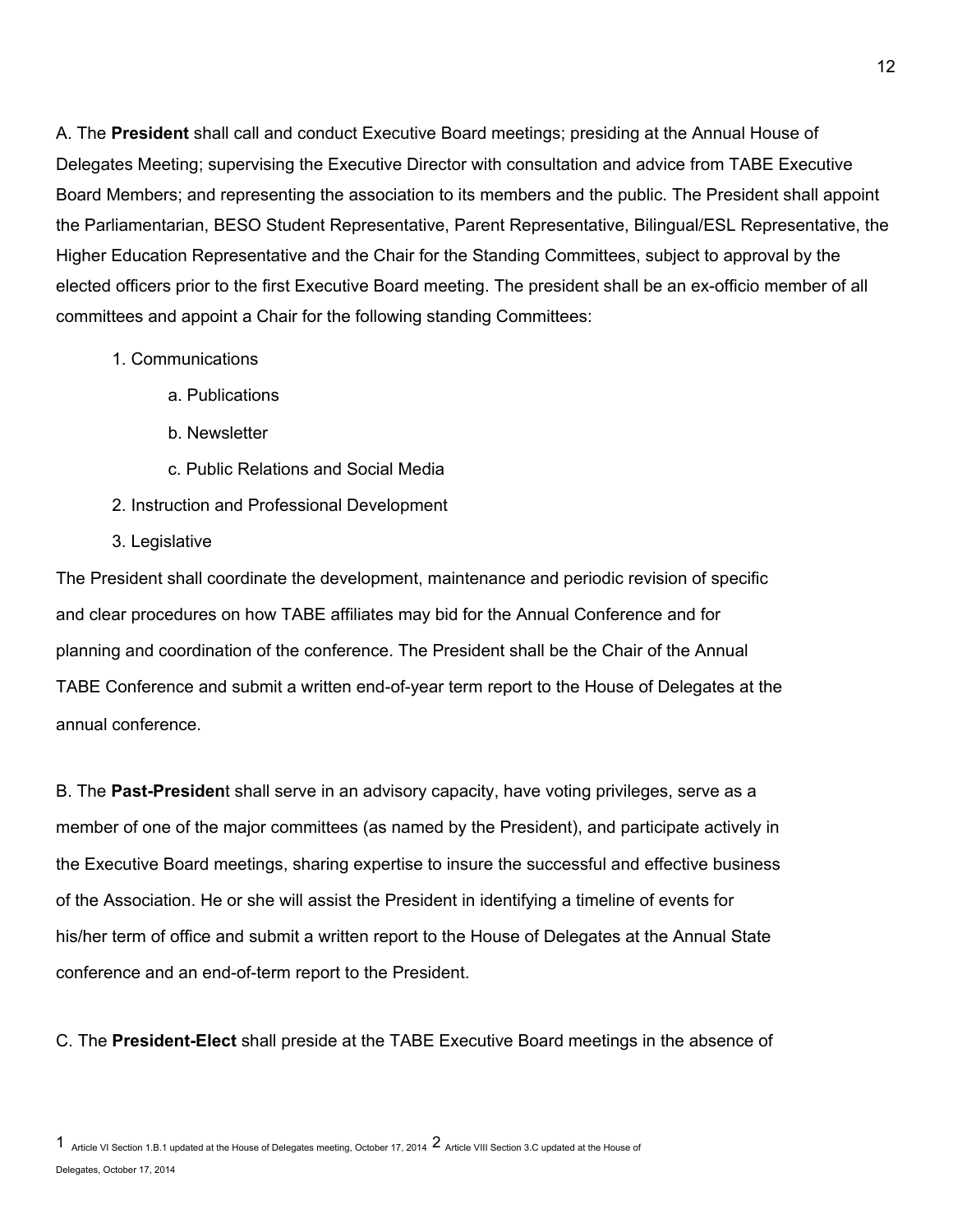the President and serve as a member of the Membership Committee.

D. The **Vice-President** shall serve as the chair of the Membership Committee, assists the President and shall serve as President if the President is absent or temporarily incapacitated, keep and make available an accurate up-to-date list of TABE members, assist in the recruitment, organizing, development and training of local affiliates, carry out the duties associated with the certification/training of delegates prior to and during the House of Delegates at the Annual Conference, review/verify TABE membership, and affiliate membership. The Vice-President shall ensure that affiliates are reimbursed when local dues are paid directly to TABE and submit a written end-of-term report to the House of Delegates at the annual conference.

E. The **Secretary** shall record, distribute to the Executive Board, and transmit to the TABE office, minutes of each Executive Board meeting and the House of Delegates meeting. The secretary shall submit a written end-ofterm report to the House of Delegates at the annual conference.

F. The **Treasurer** shall oversee the maintenance of financial operations of TABE and shall present reports on the Association's financial operations and status to the Executive Board and at the Association's House of Delegates Meeting. The Treasurer shall also ensure that an annual audit of the Association's financial records is conducted and that said audit is available for inspection. The treasurer shall submit a written end-of-term report to the House of Delegates at the annual conference.

### **SECTION 6: DUTIES OF APPOINTED OFFICERS**

A. The **Parliamentarian** shall chair the constitution committee and maintain correct parliamentary procedures during all meetings by following the latest edition of Robert's Rules of Order, train affiliate Presidents in early fall of each year, and enforce Robert's Rules of Order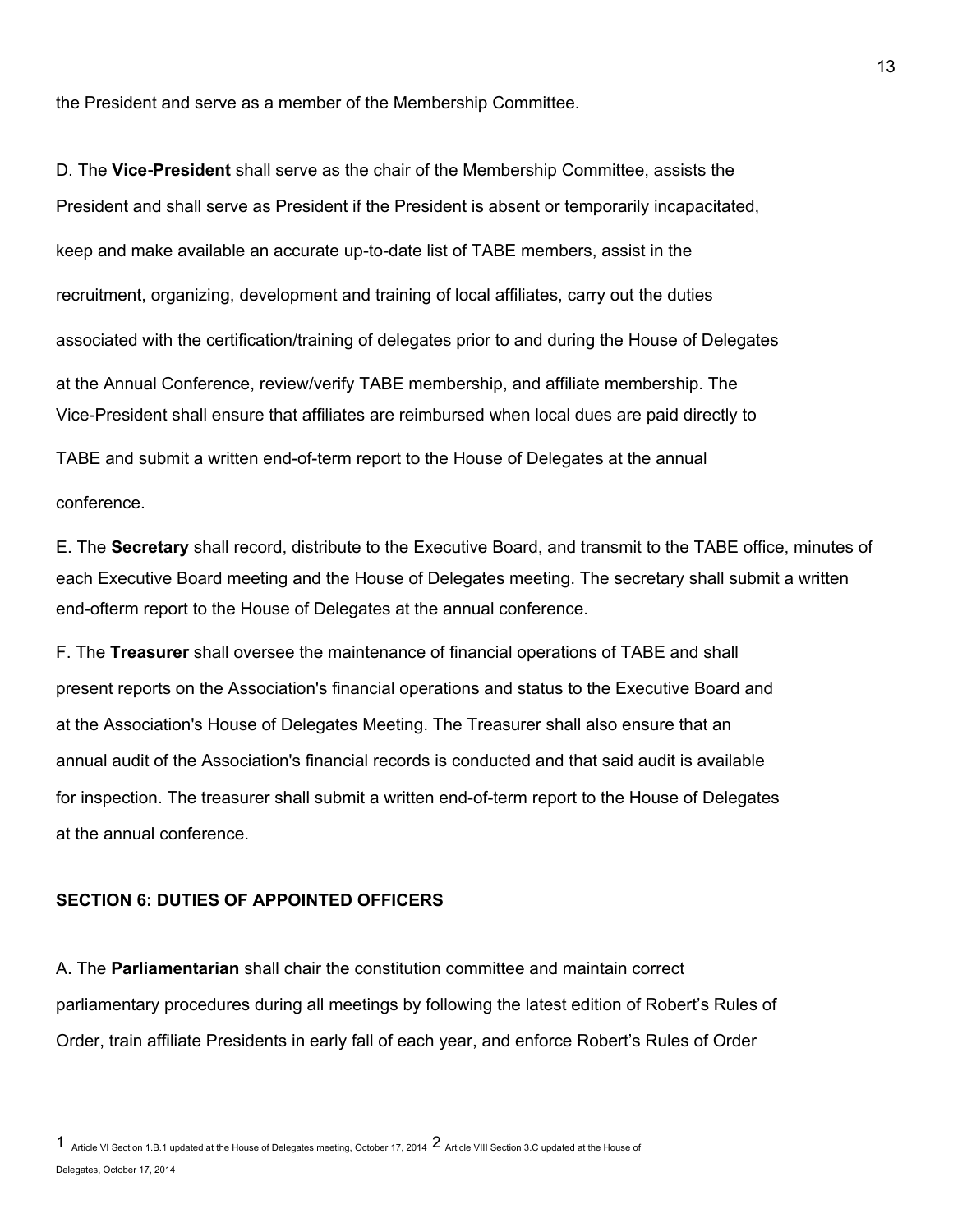(latest edition) during the annual meeting of the House of Delegates. The Parliamentarian is a non-voting member of the TABE Executive Board.

B. The **Bilingual/ESL Representative** shall be an administrator who holds a leadership position impacting bilingual/ESL programs. This representative shall maintain continuous contact with all bilingual/ESL administrators in the State of Texas with regards to legislative changes affecting bilingual learners, and submit a written report to the House of Delegates at the annual conference.

C. The **Parent Representative** shall be a parent or legal guardian of a bilingual/ESL child served through a local district. This representative shall represent the interests and concerns of parents and their children regarding equity and excellence in education at the local and state level and submit a written report to the House of Delegates at the annual conference.

# D. The **Bilingual Education Student Organization (BESO) representative** shall be a current

BESO student. This representative shall represent the interests and concerns of BESO students and students seeking bilingual certification state-wide. The BESO representative shall maintain continuous contact with all BESO students in the State of Texas with regards to legislative changes affecting certification and submit a written report to the House of Delegates at the annual conference.

E. The **Higher Education Representative** shall be a faculty member at an institute of higher education who holds a position impacting bilingual/ESL programs. This representative shall maintain continuous contact with institutes of higher education in the State of Texas with regards to the education of bilingual learners and submit a written report to the House of Delegates at the annual conference.

### **SECTION 7: VACANCIES AND SUCCESSION**

A. In the event of a vacancy in the office of the Vice-President, the Secretary, BESO Student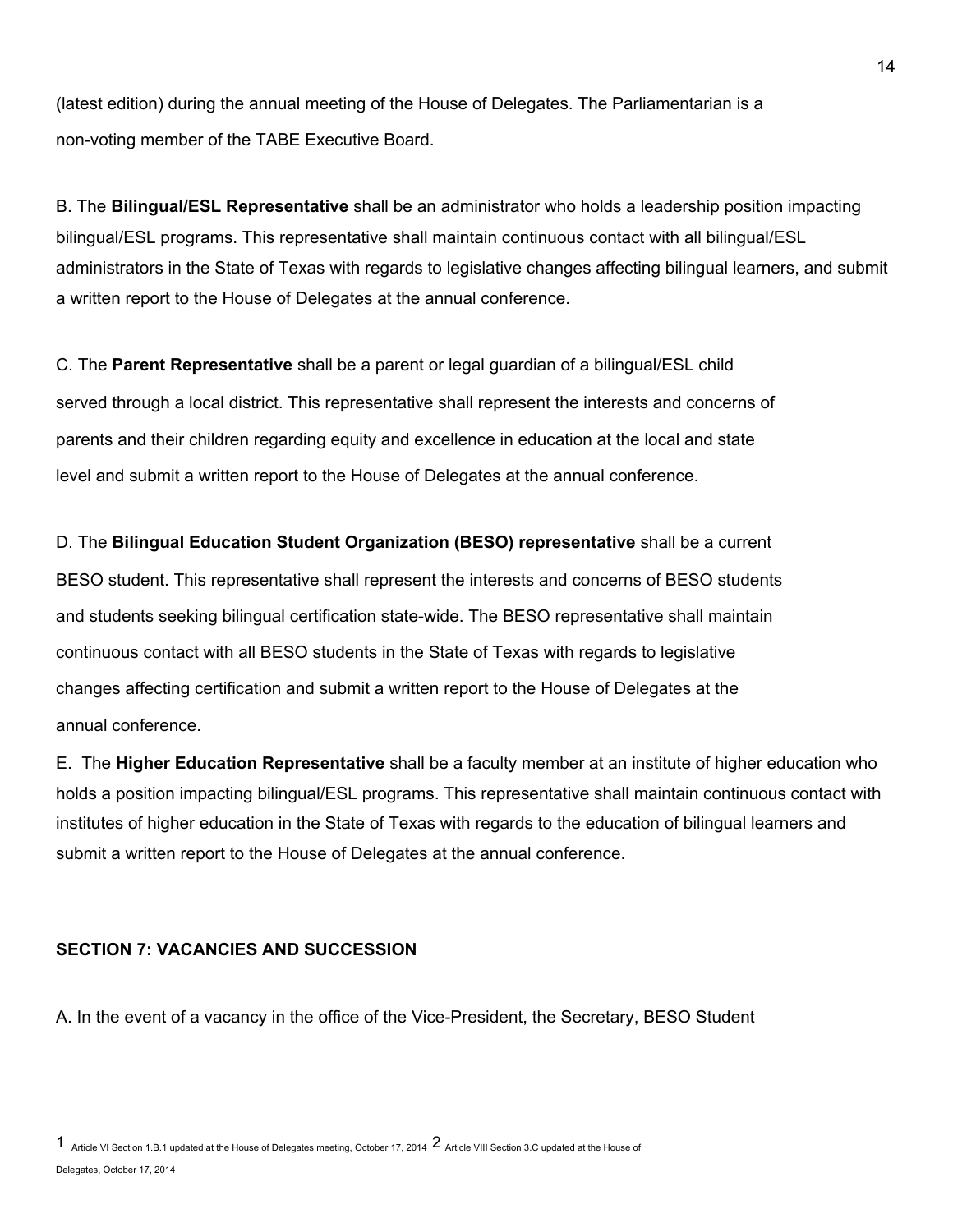Representative, or the Treasurer, the Executive Board shall fill the vacancy(ies) for the remainder of the unexpired term.

B. In the event of a vacancy in the office of President-Elect, the Vice-President shall assume the office of the President-Elect, and the resulting Vice-Presidential vacancy will be filled by the Executive Board for the remainder of the unexpired term.

# **SECTION 8: REMOVAL**

Officers of TABE may be impeached or removed from office for misfeasance, malfeasance, on nonfeasance in the office as prescribed in Article IX (refer to page 15).

# **ARTICLE VI**

# **GOVERNING BODIES**

### **SECTION 1: THE HOUSE OF DELEGATES**

# A. COMPOSITION

The House of Delegates shall be composed of the Executive Board, affiliate presidents, and elected/appointed affiliate delegates.

# B. ALLOCATION OF DELEGATES

1. Affiliates shall elect one delegate for each ten (10) members or major fraction (5 or more) thereof, based on the affiliate's membership for the current membership year.  $^1$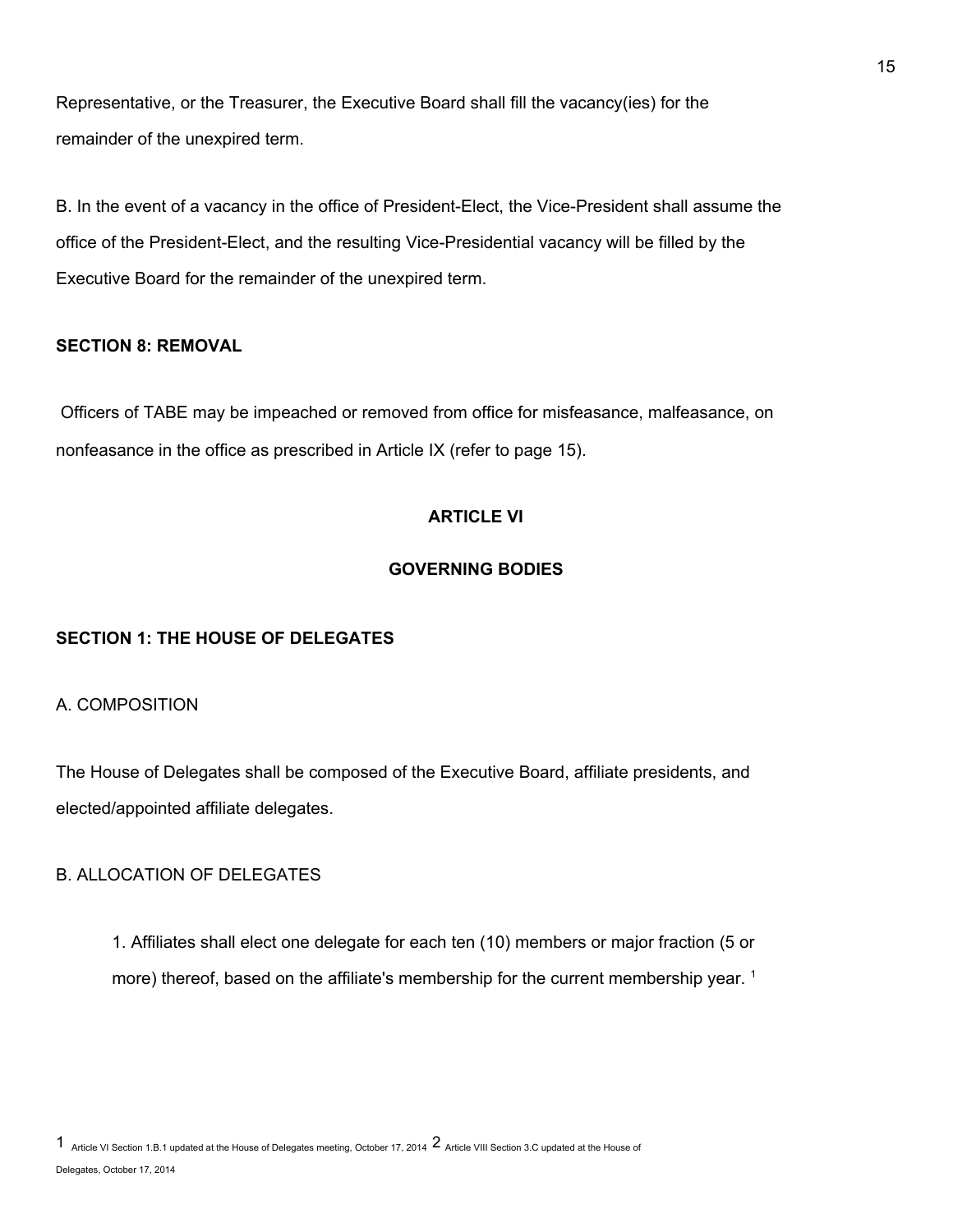2. Affiliates shall submit delegate information to the Executive Board at least seven (7) days before the House of Delegates meeting at the annual conference.

### C. MEETINGS

1. The House of Delegates shall meet annually during the TABE Conference. Two separate House of Delegates meetings will be scheduled for the purpose of: 1) receiving reports from officers and committees, 2) adopting resolutions, 3) approving amendments for the spring ballot; and 4) addressing new business.

2. The President of TABE shall preside at the annual House of Delegates meeting unless there is an emergency or extenuating circumstances. In the event the President is unable to preside, the President-Elect shall assume responsibility at the House of Delegates.

3. A quorum shall be a majority of the delegates certified at the House of Delegates.

# D. FUNCTIONS

The House of Delegates shall:

1. consider and vote on all proposed resolutions;

2. adopt the rules and agenda for the House of Delegates;

3. receive reports from and act on recommendations of the officers, the Executive Board, and the Standing, and Ad Hoc Committees;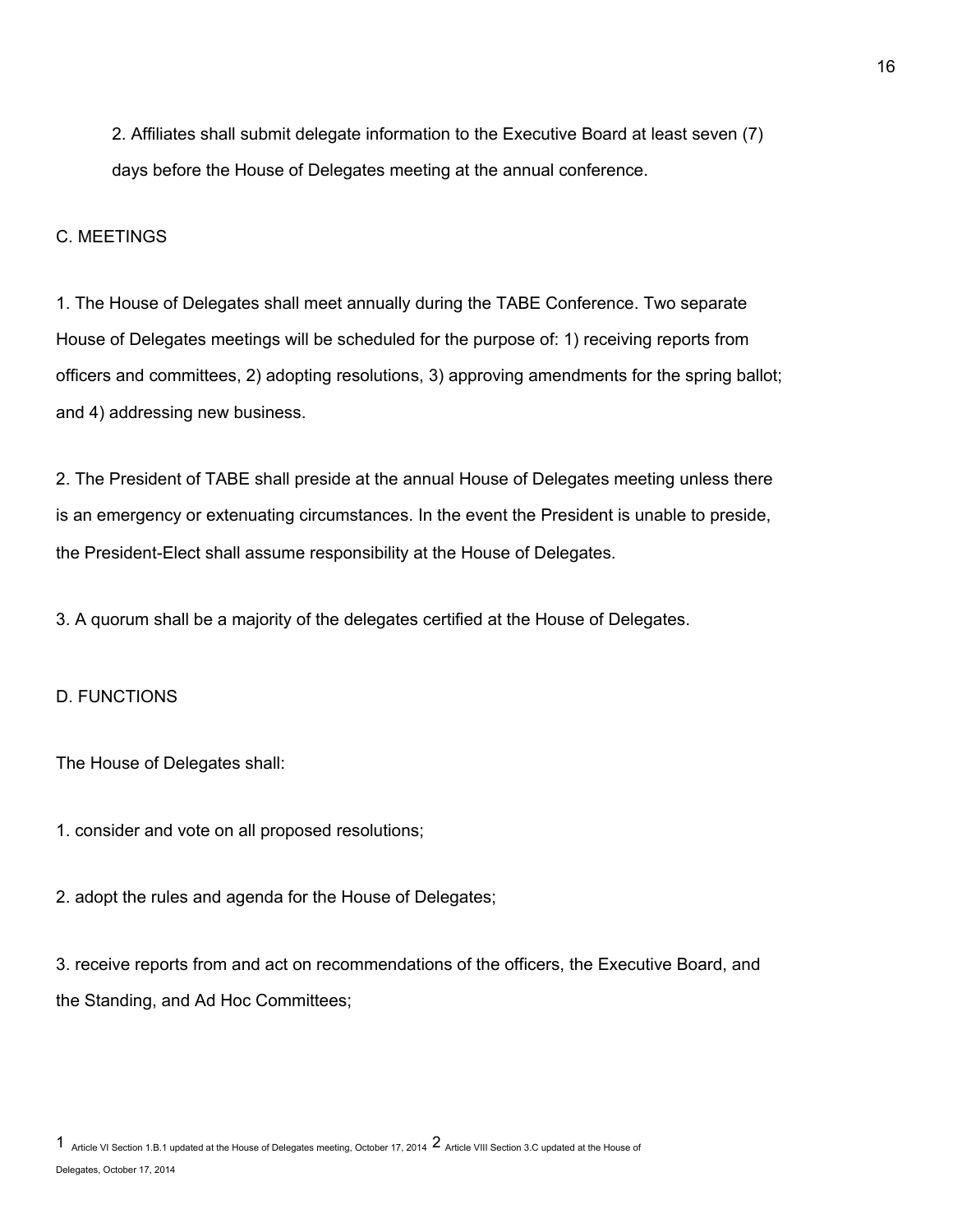4. authorize expenditures from the Permanent Fund of TABE by three-fourths (3/4) vote;

5. enact other measures as may be necessary to achieve the goals and objectives of TABE; and

6. approve annual financial report.

### **SECTION 2: EXECUTIVE BOARD**

#### A. MEMBERSHIP

1. The Executive Board shall be composed of the President, the immediate Past-President, all elected officers – President-Elect, Vice President, Secretary, and Treasurer; and all appointed officers – Parliamentarian/Constitution, BESO Student Representative, Parent Representative, Bilingual/ESL Representative, and Chairs of the Standing Committees.

2. All members serving on the Executive Board are entitled to one vote, with the exception of the Parliamentarian/Constitution who is a non-voting member of the Executive Board. Voting by proxy will not be allowed.

### B. MEETINGS

1. The Executive Board shall meet at least four (4) times per year. Special sessions may be called by the President (if deemed necessary). In the event of the absence of a member of the Executive Board for three (3) meetings of the Board, his/her office may be declared vacant by the President and such vacancy shall be filled by the Board.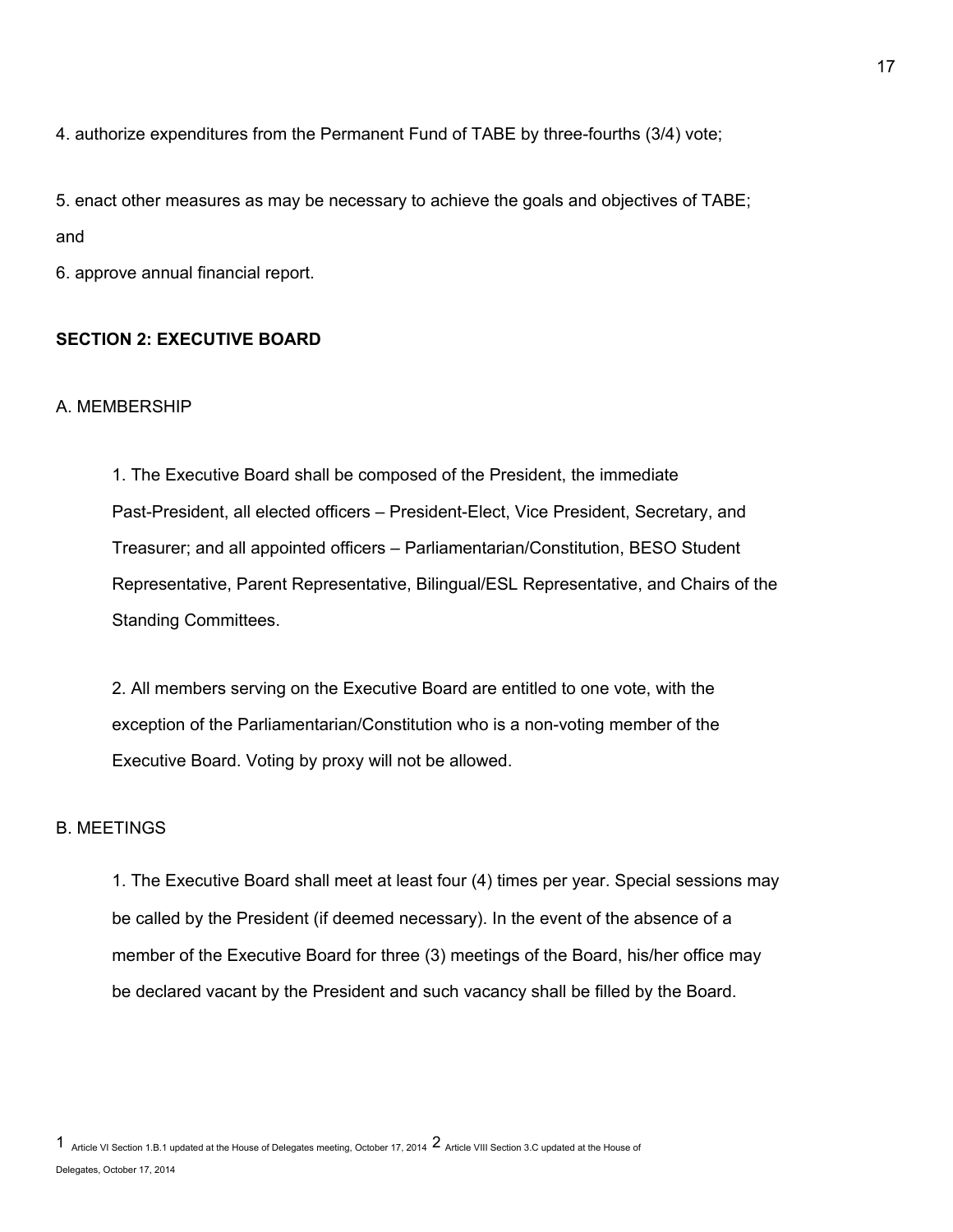2. Executive Board meetings shall be open to all members.

3. A quorum shall be a majority of the Executive Board.

4. The Executive Board may cast secret ballots only upon matters pertaining to personnel, the purchase of real estate, and in elections required of the Executive Board.

### C. FUNCTIONS

The Executive Board shall:

1. conduct the Association's business and any responsibilities as directed by the House of Delegates;

2. adopt a written budget for the association to be submitted for review by the House of Delegates;

3. ensure that no more funds are spent than received, as per membership and conference revenues in the current year, except that the Executive Board may approve, by two-thirds (2/3) vote, deficit spending not to exceed ten percent (10%) of the projected budget. A four-fifths (4/5) vote shall be required for deficit spending beyond the ten percent (10%);

4. employ a certified public accountant (by no later than the spring meeting) to conduct a review, compilation or audit of the financial transactions of TABE to be printed at the annual meeting of the House of Delegates and on the TABE website;

5. review the financial conditions of TABE at each meeting;

6. examine and adopt the annual audit report at the first fall meeting;

7. determine the date, sponsoring local affiliate(s), and place of the annual conference;

8. consider distributing a share of the net profit from the annual conference with the sponsoring local affiliate(s) not to exceed ten percent (10%);

9. purchase or sell real estate;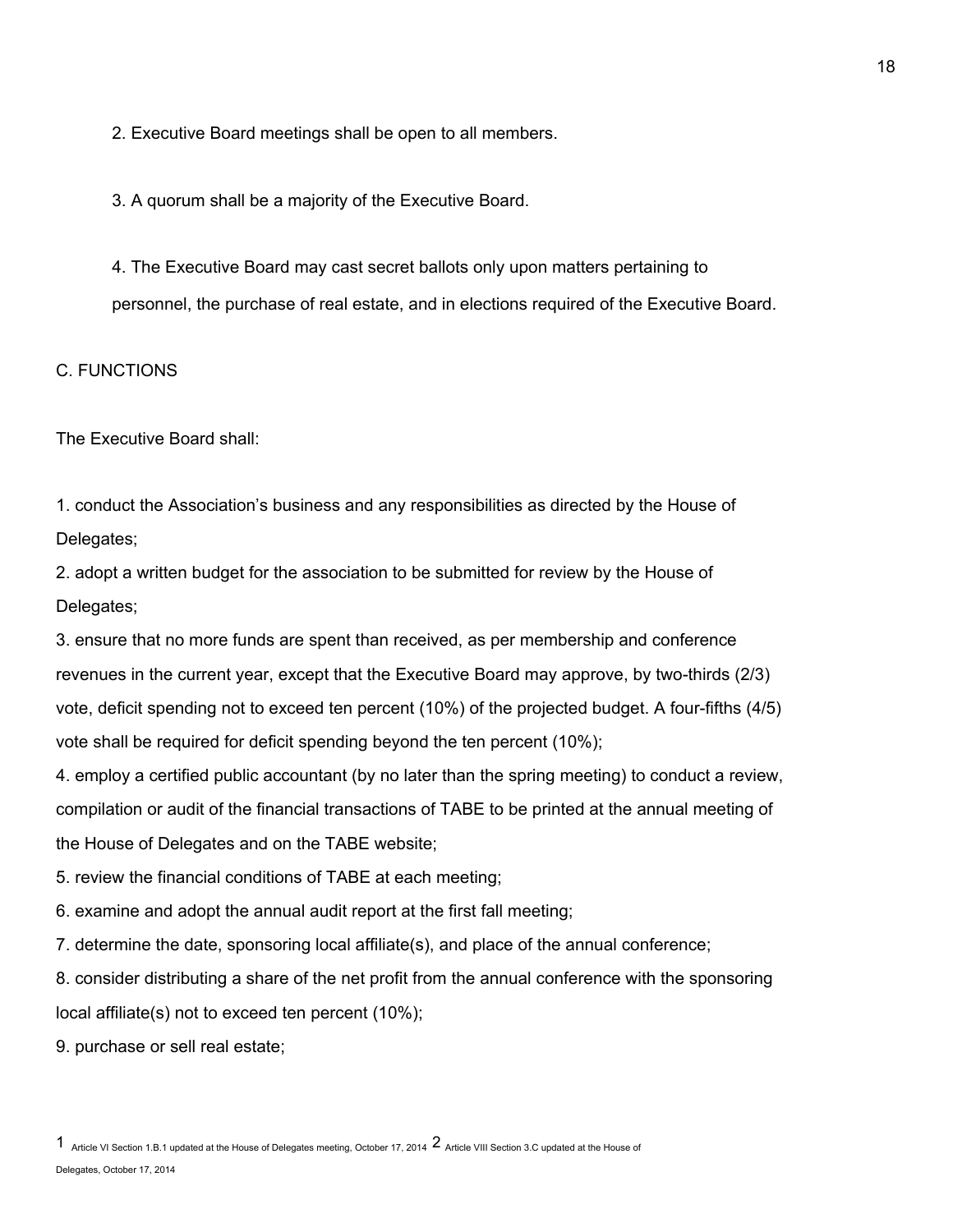10. receive and consider proposed amendments to this Constitution through the Constitution

Committee as specified in Article XI;

11. receive reports from special and standing committees and transmit such reports to the

annual House of Delegates with any amendments and recommendations attached;

12. approve transfers from the Available Fund to the Permanent Fund;

13. confirms the appointment on the board of three (3) members to serve as trustees of the permanent fund;

14. set and adhere to established dates, rules and procedures for board elections;

15. adopt rules governing referenda;

16. establish policies pertaining to publications;

17. adopt policies necessary to implement this Constitution and By Laws and the mandates of

the House of Delegates;

18. refrain from any action in conflict with actions taken by the House of Delegates;

19. approve keynote speakers, major session speakers and award recipients for the annual

conference; and

20. contract with a registered lobbyist to advocate for and defend bilingual education in the State of Texas as allowed under Federal law as an exempt non-profit organization according to section 501 (c) 3 of the Internal Revenue Code. Remuneration will be agreed upon between the Executive Board and the lobbyist not to exceed 7%.

# **ARTICLE VII**

# **COMMITTEES**

# **SECTION 1: STANDING COMMITTEES**

There shall be the following Standing Committees:

- 1. Finance
- 2. Legislative
- 3. Communications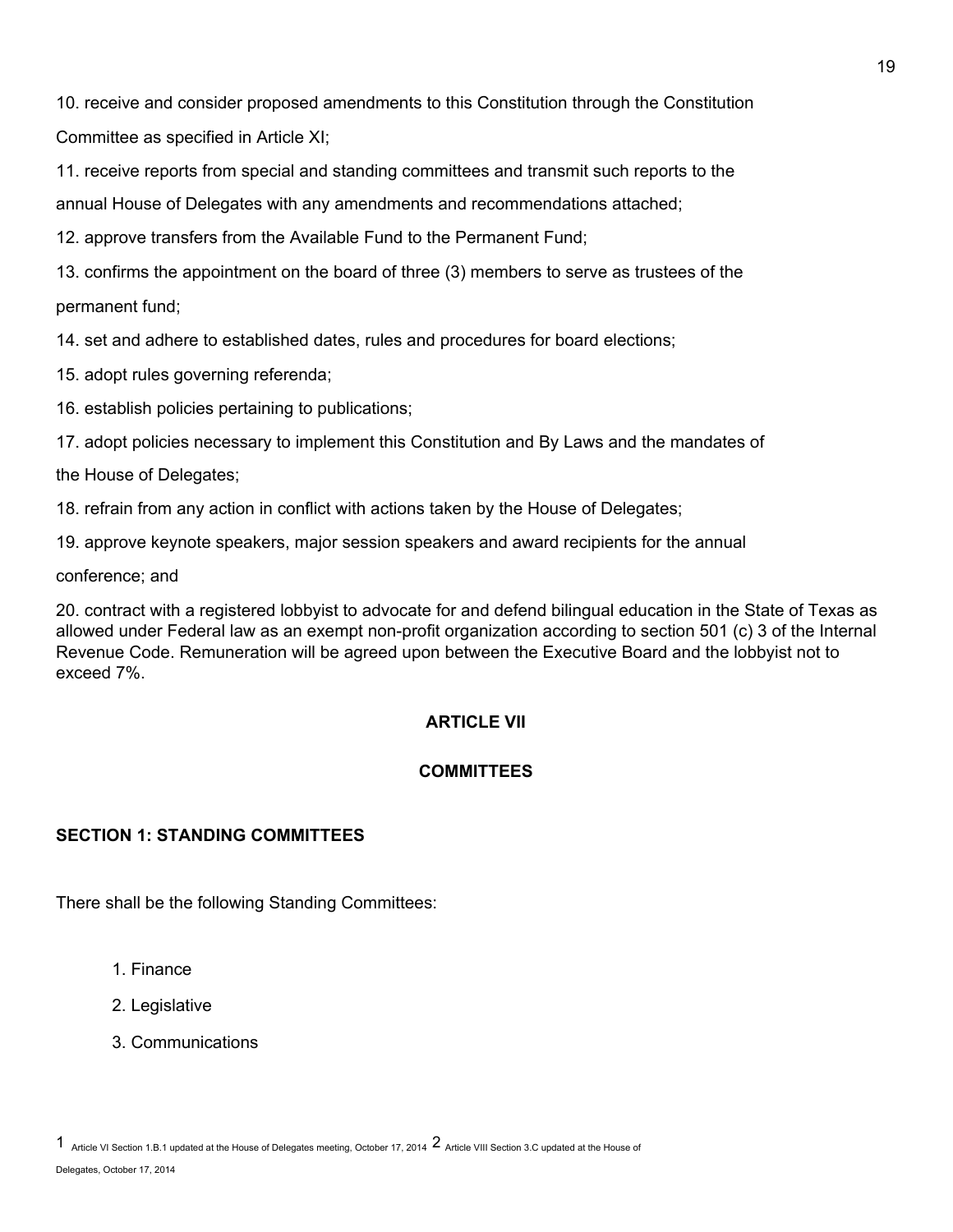- a. Publications and Social Media
- b. Public Relations
- c. Newsletter
- 4. Instruction and Professional Development
- 5. Constitution
- 6. Membership

### A. COMPOSITION, PURPOSES, AND FUNCTIONS

1. The **Finance Committee** shall consist of the Treasurer as chair, the Secretary, and three (3) current members of the association. The committee shall be responsible for drafting an annual budget for the upcoming year with input from the members of the Executive Board. This proposed itemized annual budget shall be presented for adoption to the Executive Board. The finance committee chair shall submit a written end-of-term report to the House of Delegates at the annual conference.

2. The **Legislative Committee** shall consist of a chair and four (4) current members of the association. This committee shall study matters of legislation affecting bilingual/bicultural education in Texas, communicate with the TABE lobbyist, and inform the membership of the association on these matters through the TABE newsletter and other social media. The legislative committee chair shall submit a written end-of-term report to the House of Delegates at the annual conference.

3. The **Publication Committee** is a sub-committee of the **Communications Committee** and shall consist of an appointed chair and editors of the editorial board. This committee shall be responsible for overseeing annual publication and distribution of the Journal of Bilingual Education Research and Instruction to all TABE members. The Publications committee chair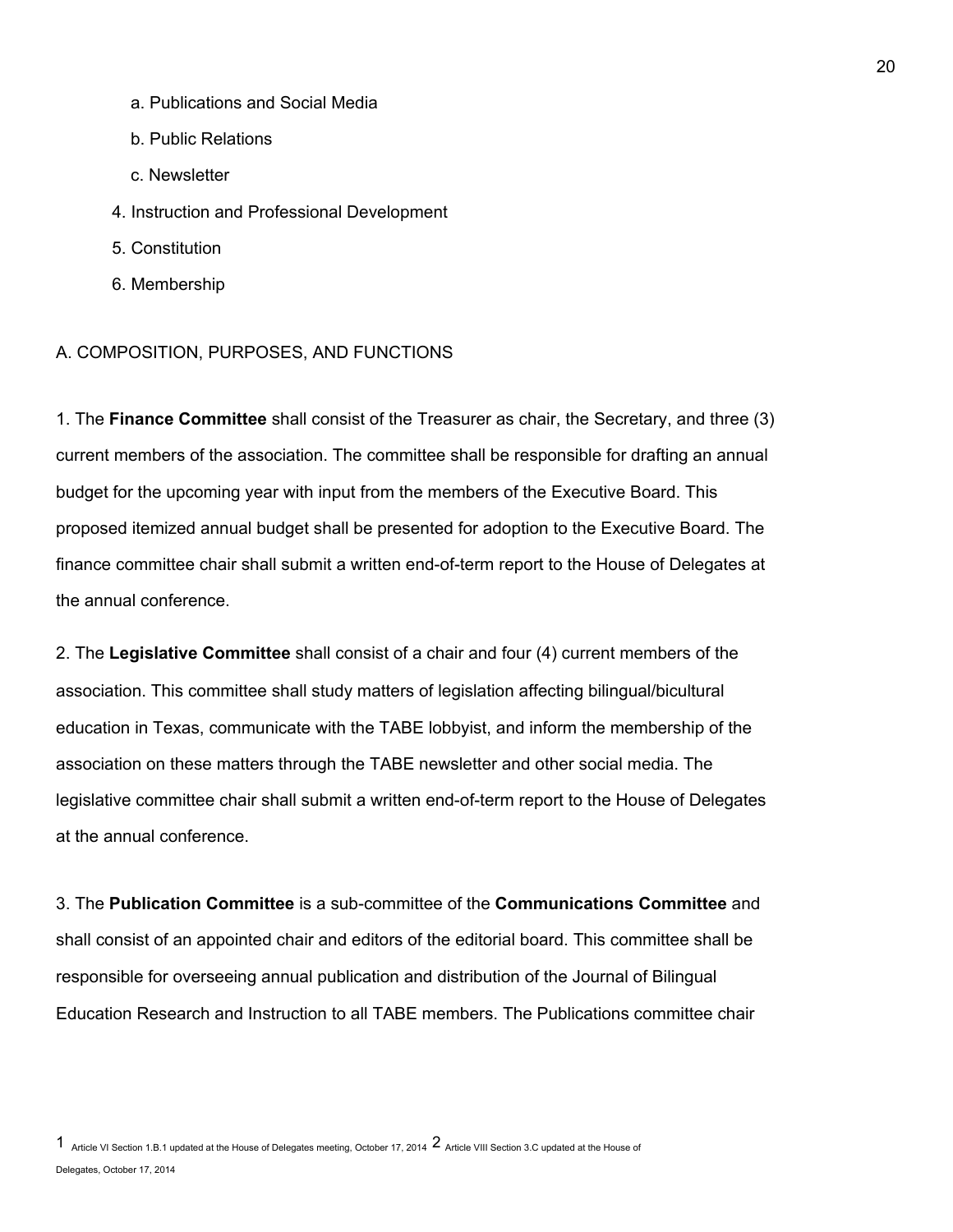shall submit a written end-of-term report to the House of Delegates at the annual conference.

4. The **Public Relations and Social Media Committee** is a sub-committee of the **Communications Committee** and shall consist of a chair and three (3) current members of the Association. The purpose of this committee shall be to make suggestions for the Association to maintain a positive public image. The committee shall be responsible for updating the website and other social media with photos and memorabilia concerning the association and bilingual/bicultural education. The committee shall provide information to the community and the media via the TABE website and other social media regarding disseminating research, ideas, best practices and information impacting bilingual learners. The public relations committee chair shall submit a written end-of-term report to the House of Delegates at the annual conference.

5. The **Newsletter Committee** is a sub-committee of the **Communications Committee** and shall consist of a chair and two (2) current members of the Association. The Committee will publish the TABE newsletter and keep the TABE website current to promote the Association and bilingual/bicultural education. The newsletter committee chair shall submit a written end-of-term report to the House of Delegates at the annual conference.

6. The **Instructional and Professional Development Committee** shall consist of an appointed Chair and four (4) current members of the Association. This Committee shall coordinate and conduct the TABE Bilingual Teacher of the Year and Bilingual/ESL Secondary Teacher of the Year competition, consider such matters as professional standards, certification, teacher education, student and member scholarships, teacher supply and demand, and shall inform the membership of changes and current conditions relevant to professional development. This committee shall recruit members to write and publish monthly BESO tips on the TABE website. The instructional and professional development committee chair shall submit a written end-of-term report to the House of Delegates at the annual conference.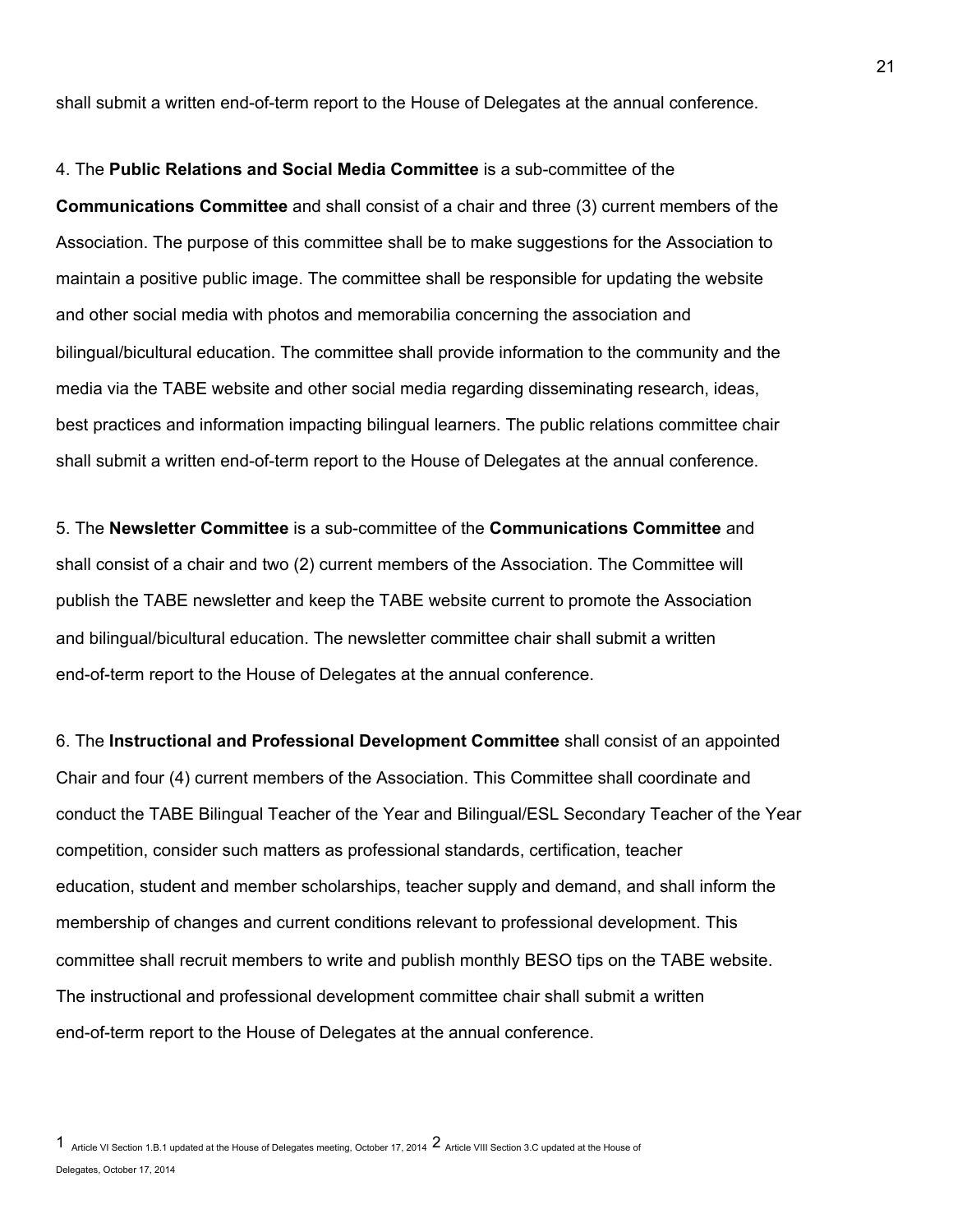7. The **Constitution Committee** shall consist of the Parliamentarian as the chair and two (2) current members of the association. The committee shall consider all proposed amendments to or changes in the constitution and bylaws and shall recommend their acceptance, modification, or rejection to the executive board, which will formally accept, modify, or reject the proposed changes. The constitution committee chair shall submit a written end-of-term report to the House of Delegates at the annual conference.

8. The **Membership Committee** shall consist of the Vice-President as chair, the President-Elect as a member and two (2) current members of the Association. This Committee shall be responsible for promoting and recruiting all classes of membership. The membership committee chair shall submit a written end-of-term report to the House of Delegates at the annual conference.

# B. RULES AND PROCEDURES

Chair of TABE Committees shall be current members of the Association.

### **ARTICLE VIII**

### **FINANCES**

# **SECTION 1: CORPORATE STATUS**

TABE is an incorporated pursuant to the Non-Profit Corporation Act of the State of Texas.

### **SECTION 2: THE AVAILABLE FUND**

A. The Available Fund shall consist of all funds received by the association with the exception of those funds designated to the Permanent Fund.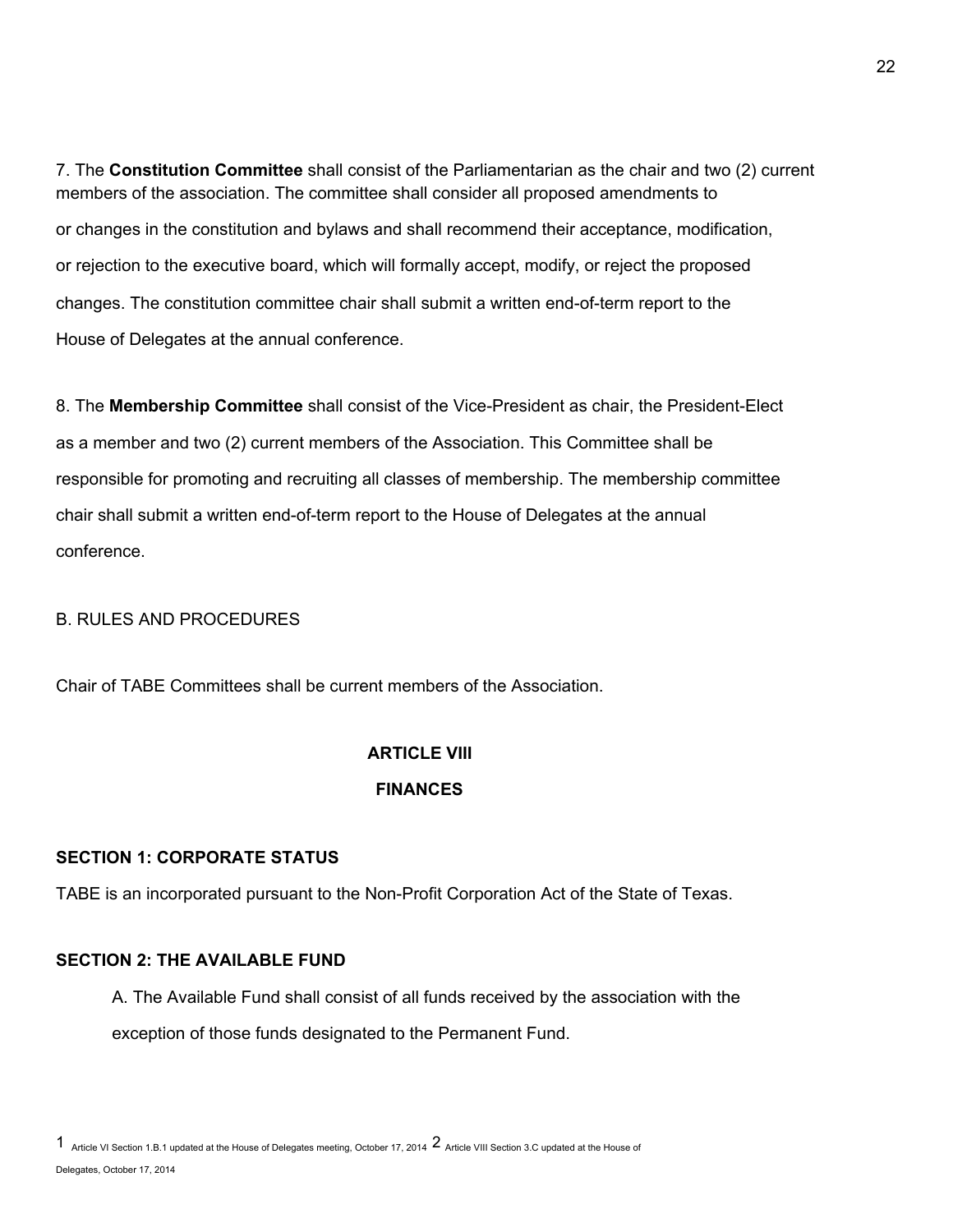B. Interest earned by the Permanent Fund shall be deposited in the Available Fund.

# **SECTION 3: ADMINISTRATION OF AVAILABLE FUND**

A. Disbursements from the Available Fund shall be made in accordance with the current year budget.

B. The Treasurer shall be the custodian of the Available Fund.

C. Monies shall be disbursed by the paid bookkeeper and/or the executive director in an amount not to exceed \$3500. A signature of the Treasurer and/or President shall be required on disbursement of funds above \$3500 for the purpose of internal control.<sup>2</sup> D. Financial records shall be reconciled monthly by a paid bookkeeper or another officer of the association. Other measures that separate custody of the assets and record-keeping may be set by the Executive Board.

E. The Executive Board shall set other methods of internal control it deems necessary.

# **SECTION 4: THE PERMANENT FUND**

A. The Permanent Fund shall consist of the balanced accumulated, transfers from the Available fund, \$2.00 from each annual membership dues paid, and any donations made to the Permanent Fund.

B. The expenditures of monies in the Permanent Fund shall be limited to expenditures relating to the purpose of TABE as Stated under article II. Section 1-4.

C. A three-fourths (3/4) vote of the House of Delegates shall be necessary to expend funds from the Permanent Fund.

# **SECTION 5: ADMINISTRATION OF THE PERMANENT FUND**

A. The Treasurer shall be the custodian of the Permanent Fund.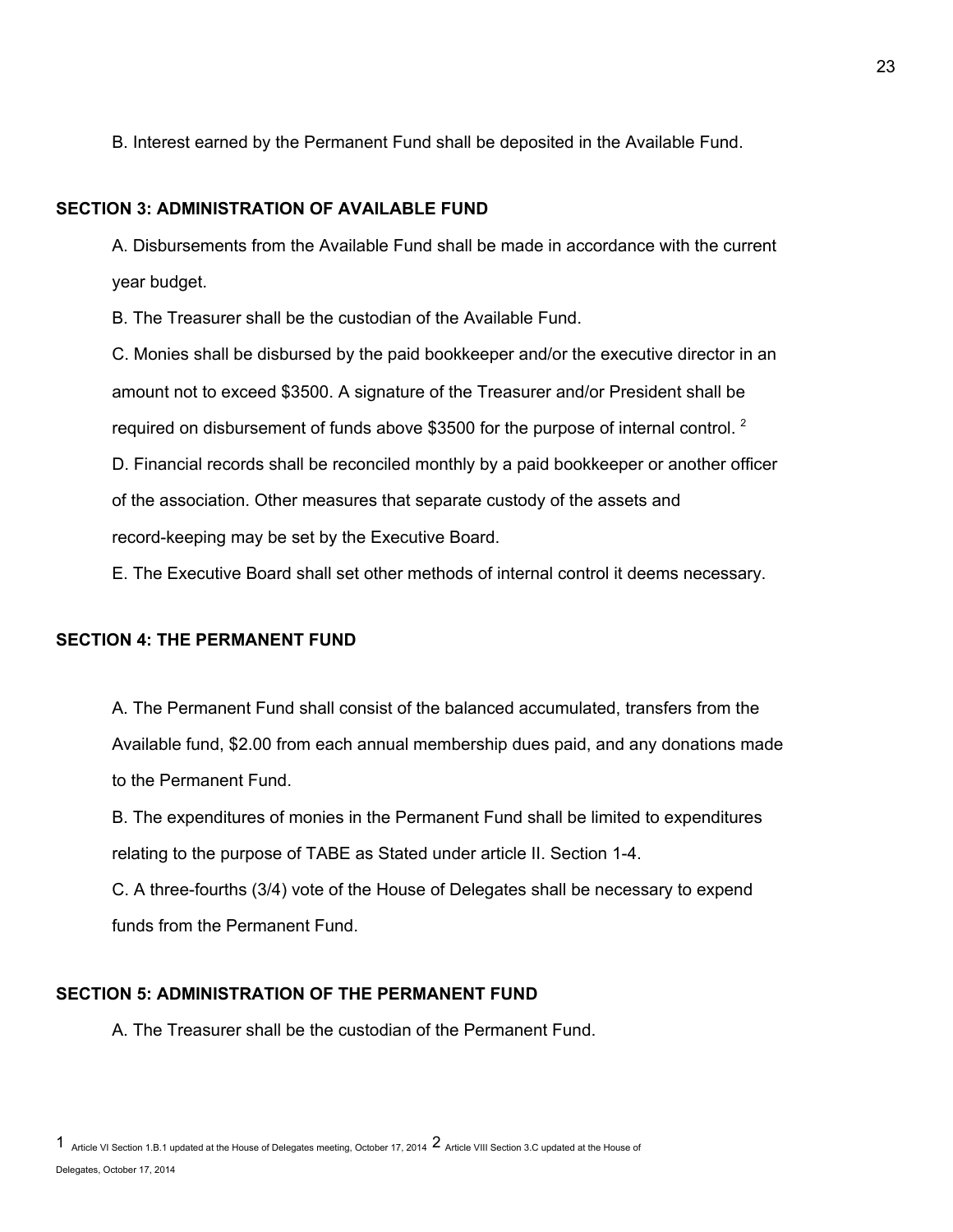B. The investment of this fund shall be directed by a Board of Trustees which shall consist of the President, the Treasurer, and three (3) current members elected as Trustees of the Permanent Fund by the Executive Board to serve three-year, staggered terms. Each year one of these three members shall be elected as Chair by the Board of Trustees.

<sup>2</sup>Article VIII Section 3.C updated at the House of Delegates, October 17, 2014

C. All checks from the Permanent Fund shall be signed by the Chair, the Treasurer, and the President.

D. The fiscal year for the Association shall be October 1 to September 30.

# **ARTICLE IX**

#### **DUE PROCESS**

### **SECTION 1: HEARINGS COMMITTEE**

A. PURPOSE The Hearing Committee shall hear charges against local affiliates, officers, Executive Board Members, or individual members of the Association:

1. A local affiliate that fails to comply with minimum standards set forth in this Constitution and By Laws shall be subject to censure, suspension, or disaffiliation (see Article IV Section III).

2. An officer or a member of the Executive Board may be impeached and removed for misfeasance, malfeasance, or nonfeasance in office.

3. A member who fails to adhere to any of the conditions of membership shall be subject to censure, suspension, or expulsion.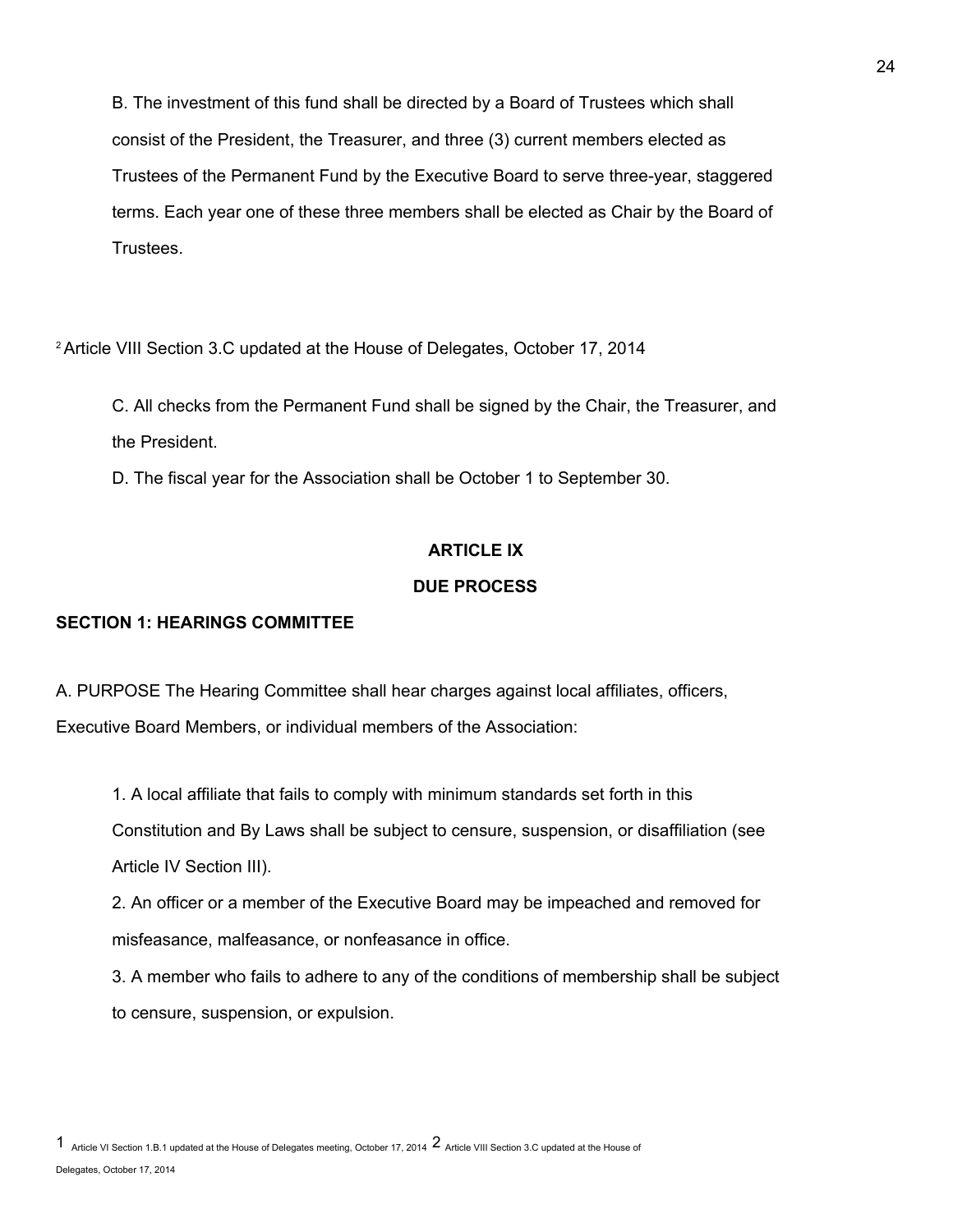#### B. COMPOSITION

1. The Hearings Committee shall be composed of nine (9) members representing various geographical areas of the State who do not serve on the Executive Board. 2. The members of the Hearings Committee shall be elected by the Executive Board to serve three-year, staggered terms. Should a member or members of the Executive Board be the subject of or under review, then the remaining Executive Board members shall have the authority to select the members of the Hearings Committee.

3. Members may not be re-elected.

# **SECTION 2: INITIATION OF CHARGES**

A. Charges against a local affiliate for failure to comply with minimum standards set forth in this Constitution and By Laws may be filed with the Secretary by a member. Should the Secretary fail to act upon the charges within ten (10) working days, the charges shall be forwarded to the President or Vice President for immediate action.

B. Charges against a member who fails to adhere to any of the conditions of membership set forth in this Constitution and By Laws may be filed with the Secretary by a member. Should the Secretary fail to act upon the charges within ten (10) working

days, the charges shall be forwarded to the President or Vice President for immediate action.

C. Impeachment charges against an officer or member of the Executive Board may be filed as per one of the following:

1. signing of petitions

a. by petition of at least twenty percent (20%) of members with at least ten percent (10%) of the members in each of five (5) local affiliates; or,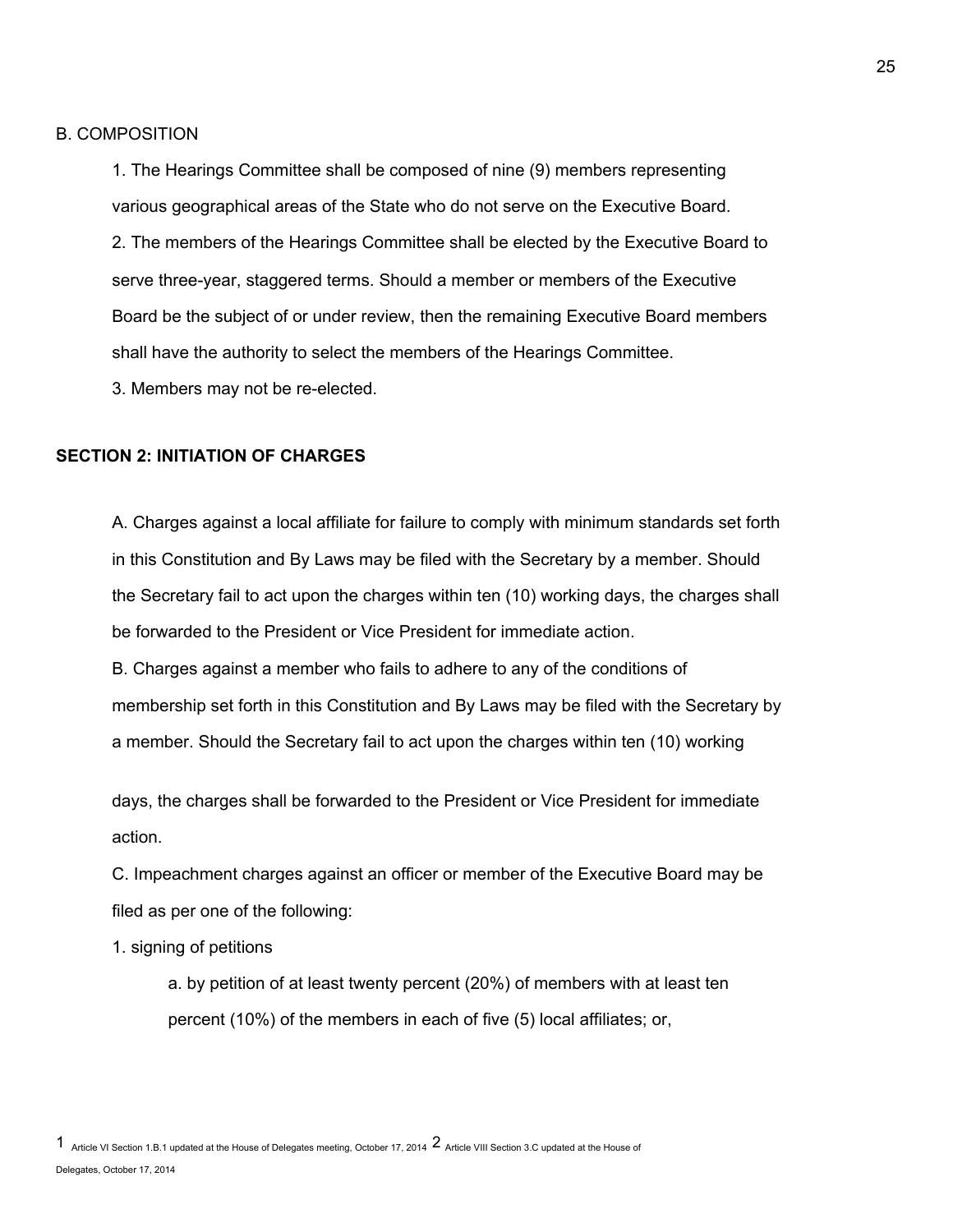b. by petition of at least twenty percent (20%) of the certified delegates of the last House of Delegates; or,

c. by petition of at least thirty (30%) of the Executive Board members.

2. processing of petitions

a. properly signed, written petition specifying charges shall be submitted to the Secretary; and

b. the secretary shall submit the petitions to the Hearings Committee within ten (10) days for disposition.

Should the Secretary fail to act upon the charges within 10 days, the Hearings Committee shall forward the charges to the President or Vice-President for immediate review.

### **SECTION 3: HEARINGS COMMITTEE**

A. Within ten (10) days of having received the charges, and having established that all requirements for petitions are fulfilled, the Secretary shall notify the local affiliate or person of the charges by registered mail.

B. The charges shall be heard by the Hearings Committee no earlier than fourteen (14) days and no later than twenty-one (21) days after notification.

C. The local affiliate or person charged shall have the right to be heard and to be represented by counsel.

D. After the hearings, if the Hearings Committee, by two-thirds (2/3) vote of its members, finds the charges true, may censure, suspend, disaffiliate, expel, or remove the person charged from office. Failing a two-thirds (2/3) vote, the charges shall be dropped.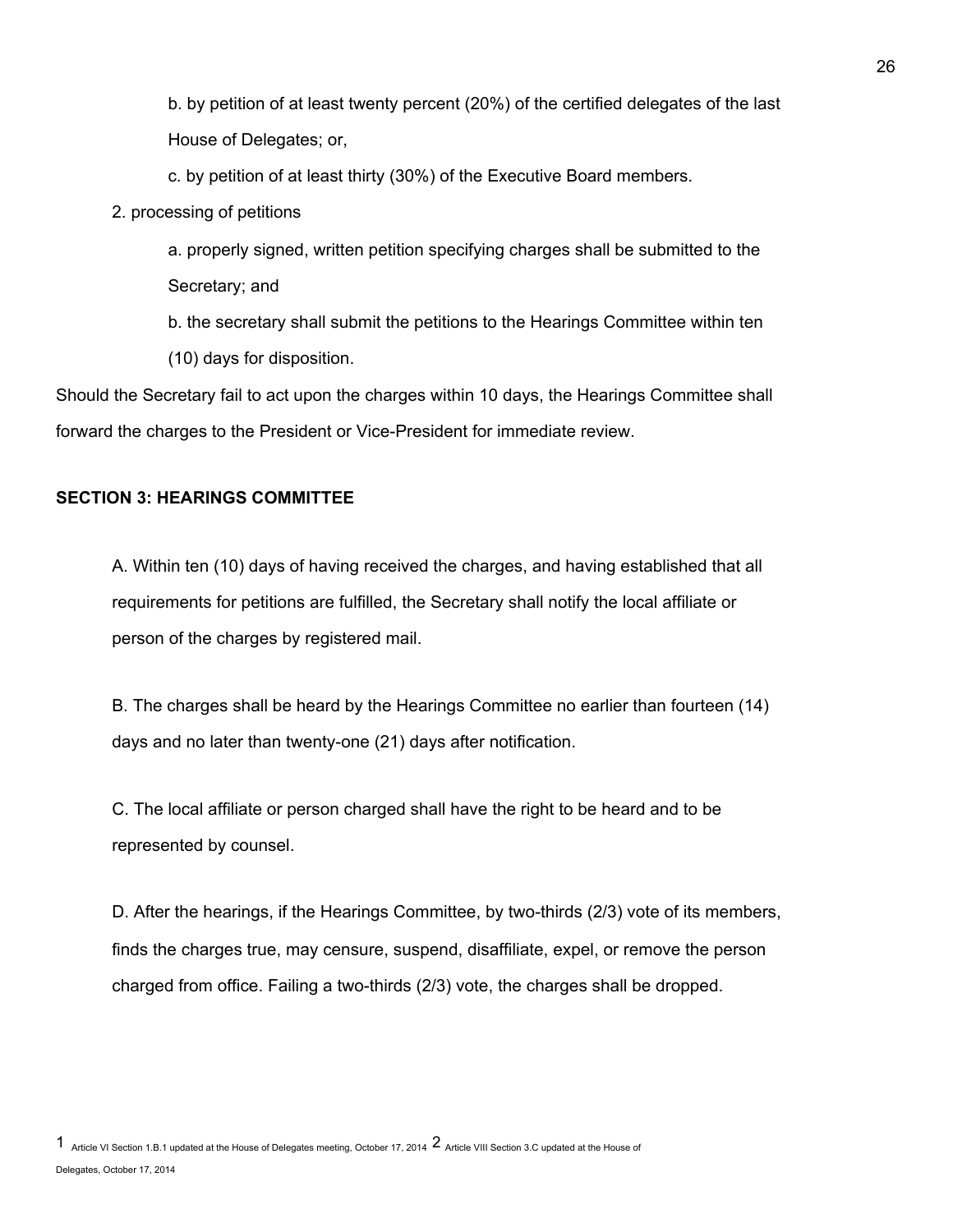E. Additional procedures for conducting hearings shall be established by the Hearings Committee.

### **SECTION 4: APPEALS**

The local affiliate or person charged may appeal the decision of the Hearings Committee to an independent arbitrator/mediator referred by the Hearings Committee.

# **ARTICLE X**

# **PARLIAMENTARY AUTHORITY**

Robert's Rules of Order (latest edition) shall be the authority on all questions or procedures not specified by this Constitution and bylaws. Should there be need for additional assistance in complying with current parliamentary procedures; the Parliamentarian may utilize external resources for support and assistance.

### **ARTICLE XI**

### **AMENDMENTS**

#### **SECTION 1: AMENDMENTS**

An amendment can be an addition, a deletion, or a change to this constitution and its bylaws.

# **SECTION 2: PROCEDURES FOR AMENDMENTS**

A. Amendments may be proposed by a local affiliate, a member, the Executive Board, the House of Delegates, or by committees of the Association.

B. Amendments to the Constitution and By Laws shall be submitted to the Constitution Committee no later than forty-five (45) days prior to the Annual Conference.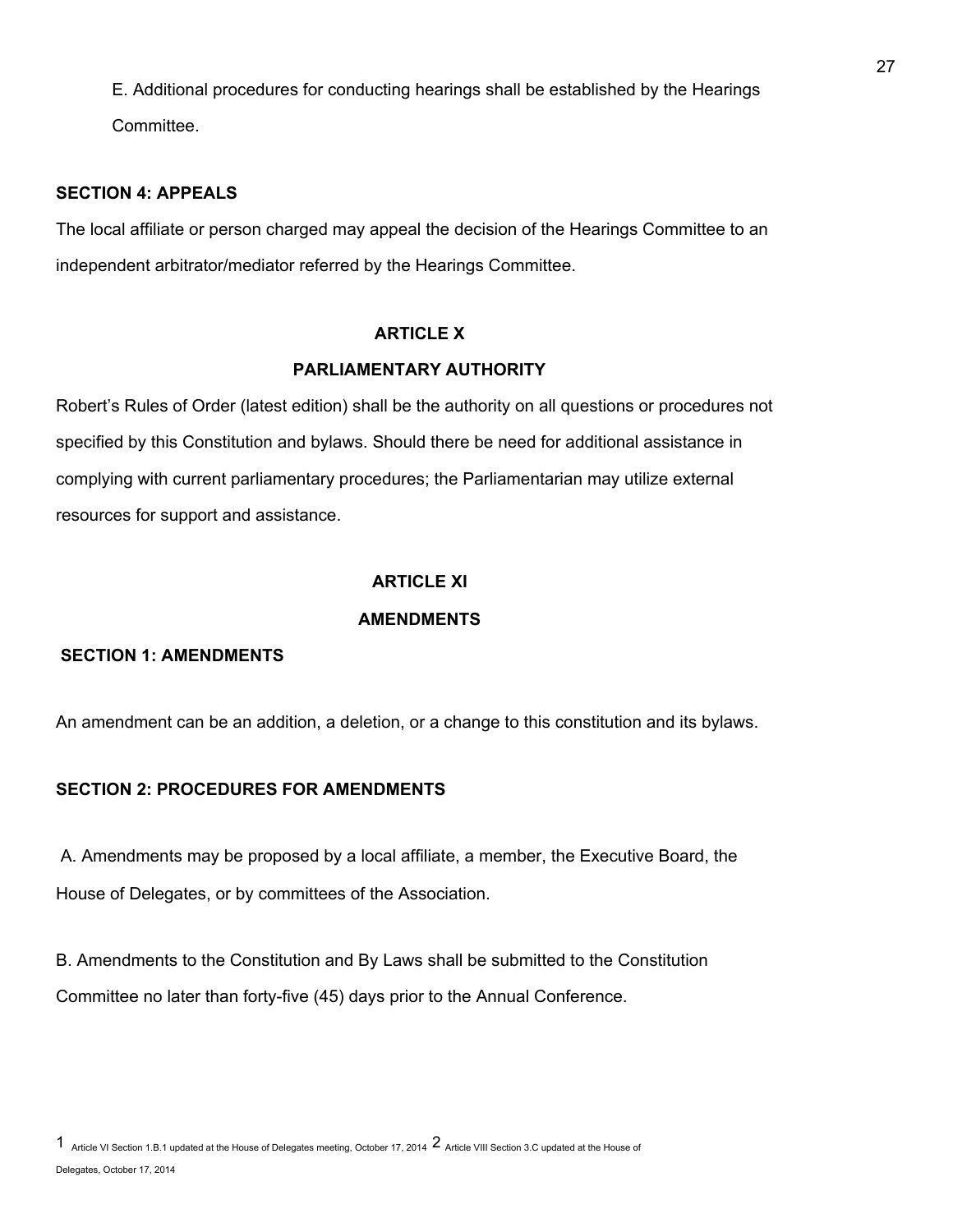C. The Constitution Committee shall communicate with the proponent of the proposed amendment to clarify the intent and rationale; may make non-substantive changes with the permission of the proponent; shall prepare amendments; make recommendations; and shall submit the proposed amendment to the Executive Board and the House of Delegates.

D. Proposed amendments shall be posted on the TABE website at least thirty (30) days prior to the annual conference for review by the TABE membership.

### **SECTION 3: ADOPTION OF AMENDMENTS**

A. Proposed amendments shall be reviewed and clarified by the Constitution Committee with the assistance of the proponent of the amendment. These amendments shall be written and published for the House of Delegates as prescribed in Section 2.

B. Proposed amendments submitted and published as prescribed in Section 2 shall be approved by a two-thirds (2/3) vote of the House of Delegates and become effective sixty (60) days after approval, unless: 1. a proviso is adopted specifying a different date, or 2. a referendum is called.

C. Proposed amendments for which the forty-five (45) days printing notice has not been given shall be introduced at the House of Delegates, but no action will be taken until the Constitution Committee has had ample time to clarify the intent and rationale as prescribed in Section 2. Voting on these items shall take effect at the next House of Delegates meeting.

D. All voting on amendments by the Association membership shall be by secret ballot.